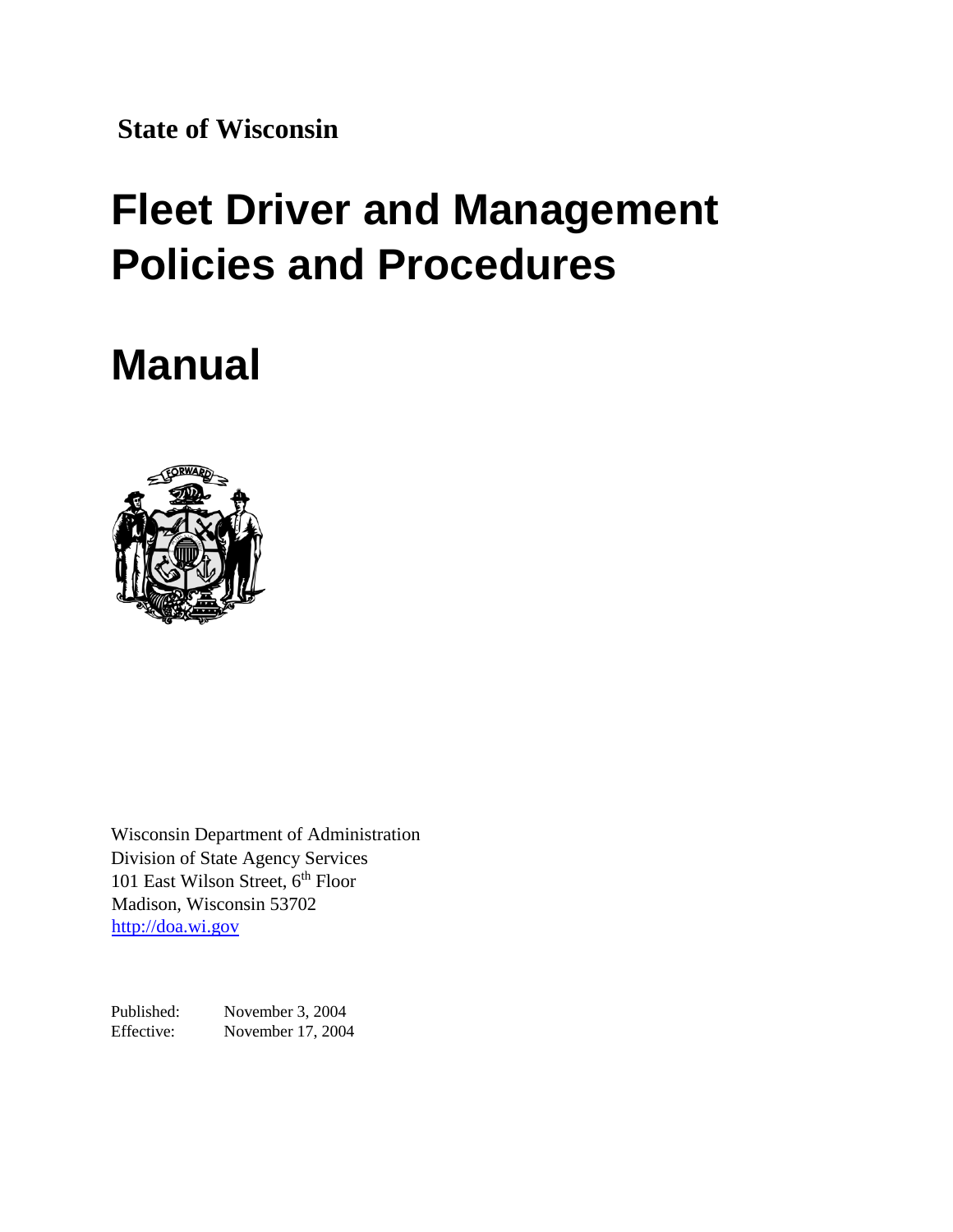# Table of Contents

| <b>Executive Summary</b>                              |                                  |
|-------------------------------------------------------|----------------------------------|
| <b>Preface</b><br>Authority                           | $\overline{c}$<br>$\overline{2}$ |
| <b>Definitions of Terms</b>                           | $\overline{2}$                   |
| <b>Chapter One: Fleet Driver Policies</b>             | 1                                |
| Who May Drive a State Vehicle                         | 1                                |
| 1.1. Minimum Standards for Driving a State Vehicle    | 1                                |
| 1.2. Vehicle Use Agreements                           | 1                                |
| 1.3. Driver Disqualification                          | 1                                |
| 1.4. Special Certifications                           | $\overline{2}$                   |
| 1.5. Commercial Driver License (CDL) Requirements     | $\overline{2}$                   |
| <b>Using a State Vehicle</b>                          | 3                                |
| 1.6. Permitted and Prohibited Uses                    | 3                                |
| 1.7. Personal Use of State Vehicles                   | 4                                |
| 1.8. Political Use of State Vehicles and Aircraft     | 4                                |
| 1.9. Incidental Travel and Stops                      | 4                                |
| 1.10. Reimbursing Personal Miles to the State         | 5                                |
| 1.11. Mileage Reporting                               | 6                                |
| 1.12. Riding in a State Vehicle                       | 7                                |
| 1.13. Extended Use                                    | 7                                |
| 1.14. Citations                                       | 7                                |
| 1.15. Motor Pool Service Charges                      | 7                                |
| 1.16. State Vehicle Related Purchases                 | $\overline{7}$                   |
| 1.17. Vehicle Fuel Policies and Fuel Card Uses        | 8                                |
| 1.18. Repairs, Preventive Maintenance and Recalls     | 8                                |
| <b>Vehicle Assignments</b>                            | 9                                |
| 1.19. Vehicle Assignment Regulations                  | 9                                |
| 1.20. Personally Assigned Vehicles                    | 9                                |
| 1.21. Work Shared Vehicles                            | 10                               |
| 1.22. Motor Pool Vehicles                             | 10                               |
| 1.23. Qualified Non-Personal Use Vehicles             | 10                               |
| 1.24. Privately Owned Vehicles Used In State Business | 11                               |
|                                                       |                                  |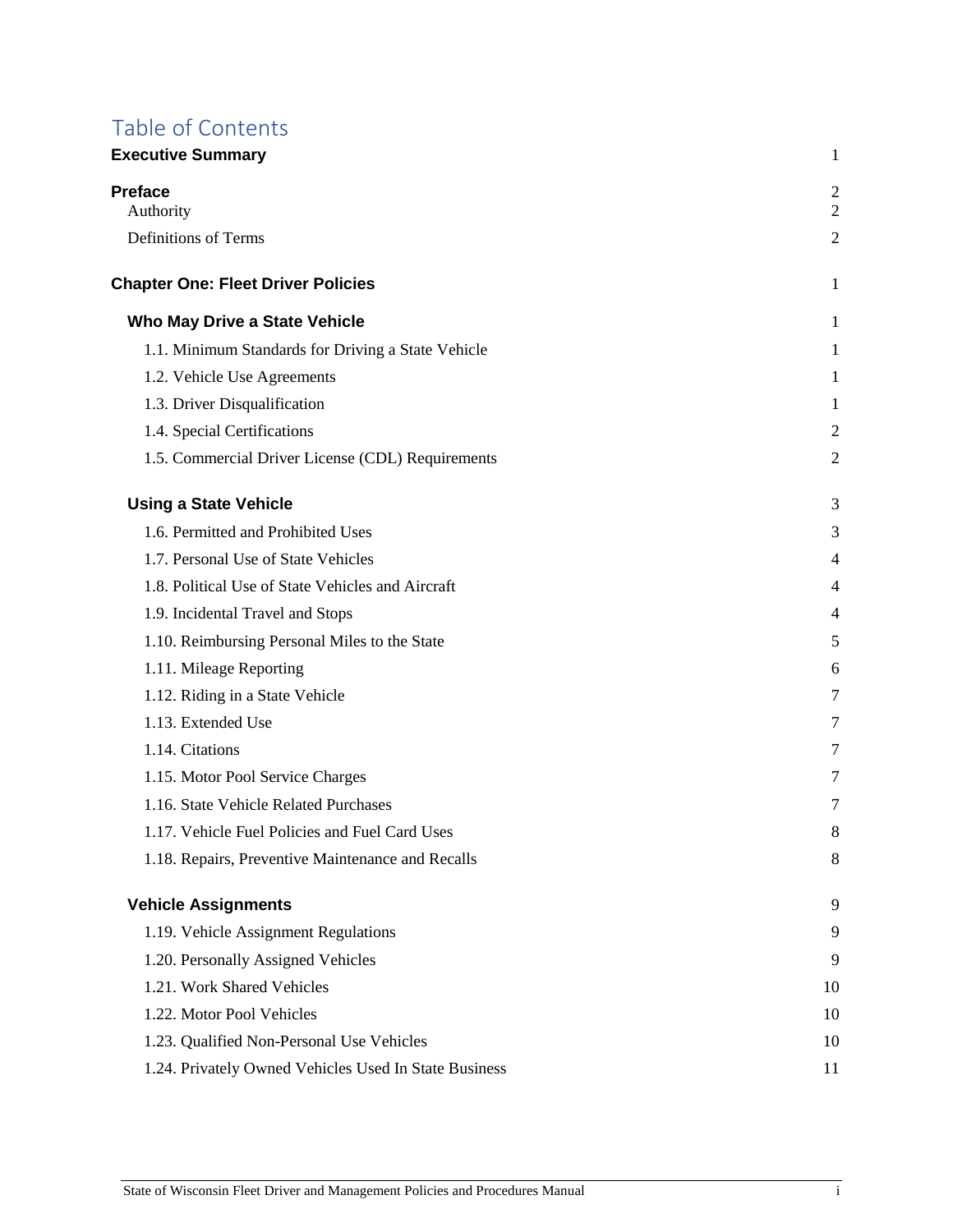| <b>Accidents and Liability</b>                            | 11 |
|-----------------------------------------------------------|----|
| 1.25. Driver Procedure                                    | 11 |
| 1.26. Property and Liability Protection                   | 12 |
| 1.27. Worker's Compensation Coverage                      | 12 |
| 1.28. Property Coverage - State-Owned and Leased Vehicles | 13 |
| 1.29. Liability Coverage                                  | 13 |
| 1.30. Privately Owned Vehicles                            | 14 |
| 1.31. State Vanpool Program                               | 14 |
| <b>Chapter Two: Fleet Management Policies</b>             | 14 |
| <b>Fleet Manager Responsibilities</b>                     | 14 |
| 2.1. Department of Administration Responsibilities        | 14 |
| 2.2. Agency Responsibilities                              | 15 |
| 2.3. Fleet Manager                                        | 15 |
| 2.4. Fleet Coordinator                                    | 15 |
| 2.5. Driver Supervisor                                    | 15 |
| 2.6. Required Training                                    | 16 |
| <b>Driver Management</b>                                  | 16 |
| 2.7. Approving Vehicle Use Agreements                     | 16 |
| 2.8. Monitoring Vehicle Use Agreement                     | 17 |
| <b>Vehicle Management</b>                                 | 17 |
| 2.13. Vehicle Assignments                                 | 17 |
| 2.14. Personally Assigned Vehicles                        | 18 |
| 2.15. Work Shared Vehicles                                | 18 |
| 2.16. Motor Pool Vehicles                                 | 18 |
| 2.18. Vehicle Maintenance Policies                        | 19 |
| 2.20. Plain Plate Requirements                            | 20 |
| <b>Accidents and Emergencies</b>                          | 20 |
| 2.22. Agency Risk Manager or Repair Coordinator           | 20 |
| 2.23 Repair/Accident Coordinator Procedure                | 21 |
| 2.24. Driver Claims-Recovery of Losses                    | 21 |
| Auto Claim Reporting - Property                           | 21 |
| Auto Claim Reporting - Liability                          | 21 |
| Recovery of Losses                                        | 22 |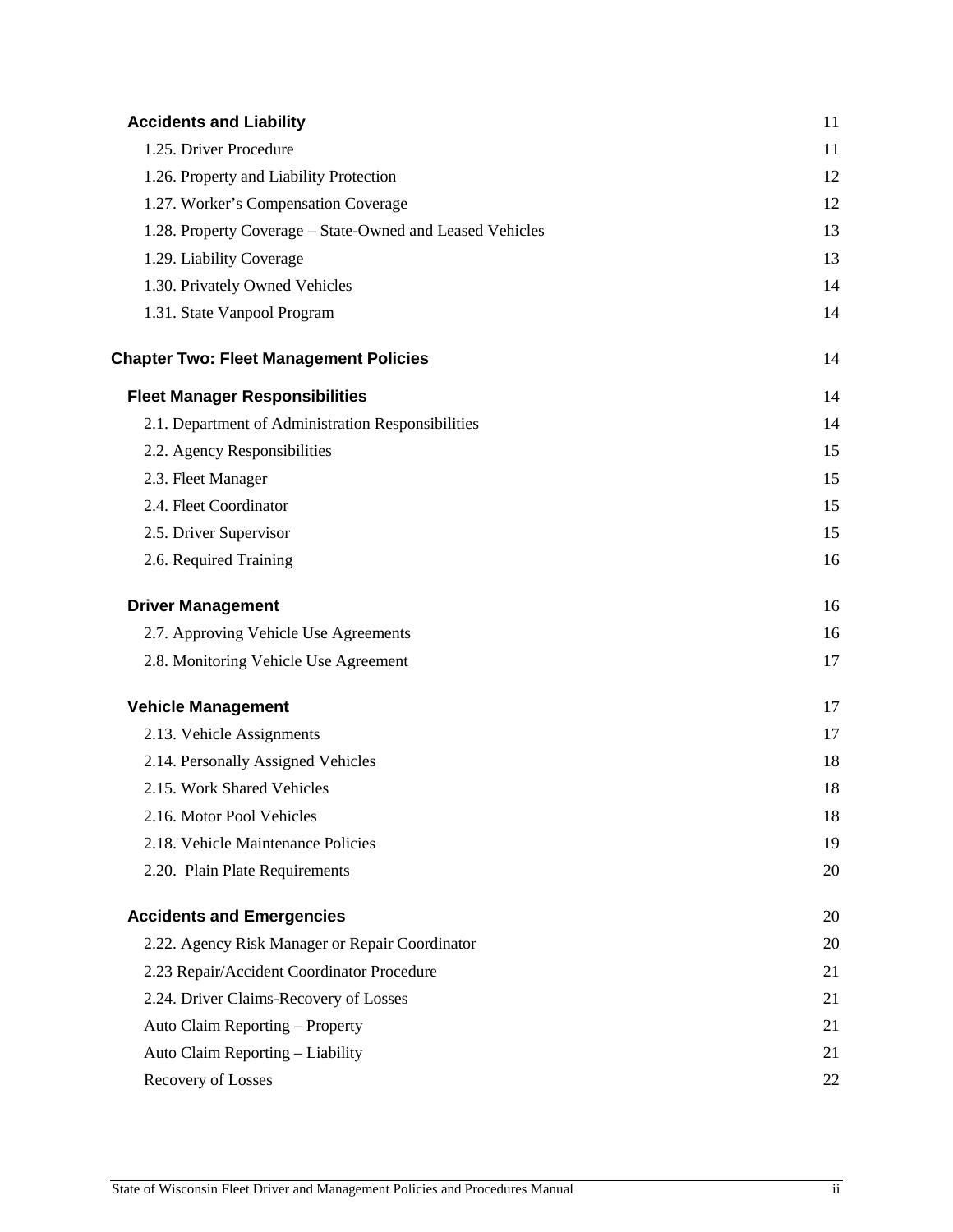| <b>Records Management</b>                                       |          |
|-----------------------------------------------------------------|----------|
| 2.25. Record Keeping and Reviews                                | 22       |
| 2.26. Mileage Reports                                           | 23       |
| 2.27. Fleet Related Record Retention                            | 24       |
| 2.28. FleetAnywhere Database Reports                            | 25       |
| 2.29. Public Records Requests and Special Reports               | 25       |
| 2.30. Lease and Rental Rates                                    | 25       |
| 2.31. Citizen Driver Complaints                                 | 25       |
| <b>Appendix Directory</b>                                       | 26       |
| Addendum to Fleet Driver and Management Policies and Procedures | 27       |
| <b>Definitions of Terms</b><br>1.2. Vehicle Use Agreements      | 27<br>27 |
| 2.7. Supervisor Responsibilities                                | 27       |
| 2.8. Monitoring Vehicle Use Agreements                          | 28       |
| 2.27. Fleet Related Record Retention                            | 28       |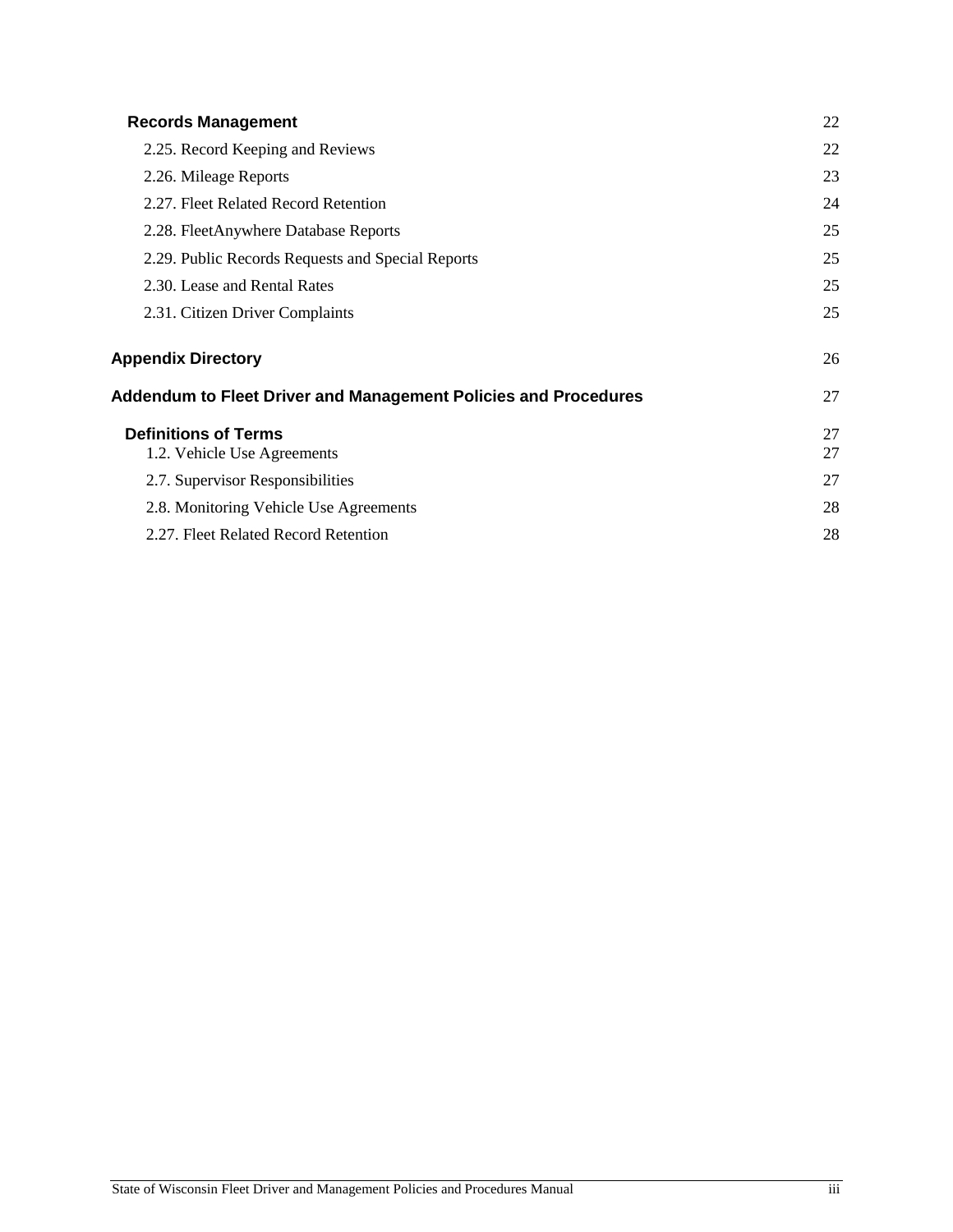## <span id="page-4-0"></span>**Executive Summary**

This manual combines into a single document the policies and procedures previously published separately as the Fleet Drivers Policies and the Fleet Management Policies. The Department of Administration (DOA) has chosen to consolidate the policies to (1) align more closely the use and management of State vehicles, (2) eliminate confusion between previous versions, (3) increase employee and public understanding of the overall state fleet program and (4) provide for greater accountability of fleet policies.

The following overview provides a general sense of the state fleet policies. However, the reader should thoroughly read Chapters One (fleet drivers) and Two (fleet managers) of the manual for a clear understanding of enforceable policies.

#### **Fleet Driver**

- Only state employees, authorized University of Wisconsin System students and other authorized agents of the state may drive a state vehicle. All drivers must meet minimum standards and execute an approved Vehicle Use Agreement.
- Authorization to drive a state vehicle may be denied or revoked if the employee, student or agent's driving record reflects certain violations.
- Use of a state vehicle must be for official state business only. Incidental use associated with official business is strictly limited.
- State vehicles shall not be used for personal purposes except commuting under strictly limited circumstances.
- An employee must reimburse the state for personal miles traveled and adhere to all IRS reporting requirements.
- Non-state employees may ride in a state vehicle only if authorized and on official state business.
- Drivers and passengers must comply with all Wisconsin laws. Drivers are responsible for paying all vehicle citations.
- Employees should use a state vehicle whenever a vehicle is required and available for conducting state business. State vehicles are categorized as personally assigned, work shared, motor pool and qualified non-personal use vehicles.
- Drivers are responsible for immediately reporting all accidents or any damage to state vehicles.

#### **Fleet Management**

- DOA is responsible for developing uniform state policies for vehicle acquisition, use and maintenance.
- State agencies must adhere to DOA policies. Any deviations must be authorized in writing by the DOA Secretary.
- All driving records of employees with active Vehicle Use Agreements will be reviewed annually.
- Agencies may void agreements of any employee that fails to meet minimum driving standards.
- Fleet managers/coordinators are mandated to monitor the assignment and use of vehicles by all agency employees on a semi-annual basis (or more frequently if necessary) and submit a complete report to the DOA Secretary.
- Fleet managers will develop and maintain a preventative maintenance program and procedures for unscheduled maintenance.
- All state vehicles are required to have red state-owned license plates (with the exception of vehicles authorized by DOA; for instance, undercover law enforcement).
- All agencies are required to report their vehicle information in the FleetAnywhere database.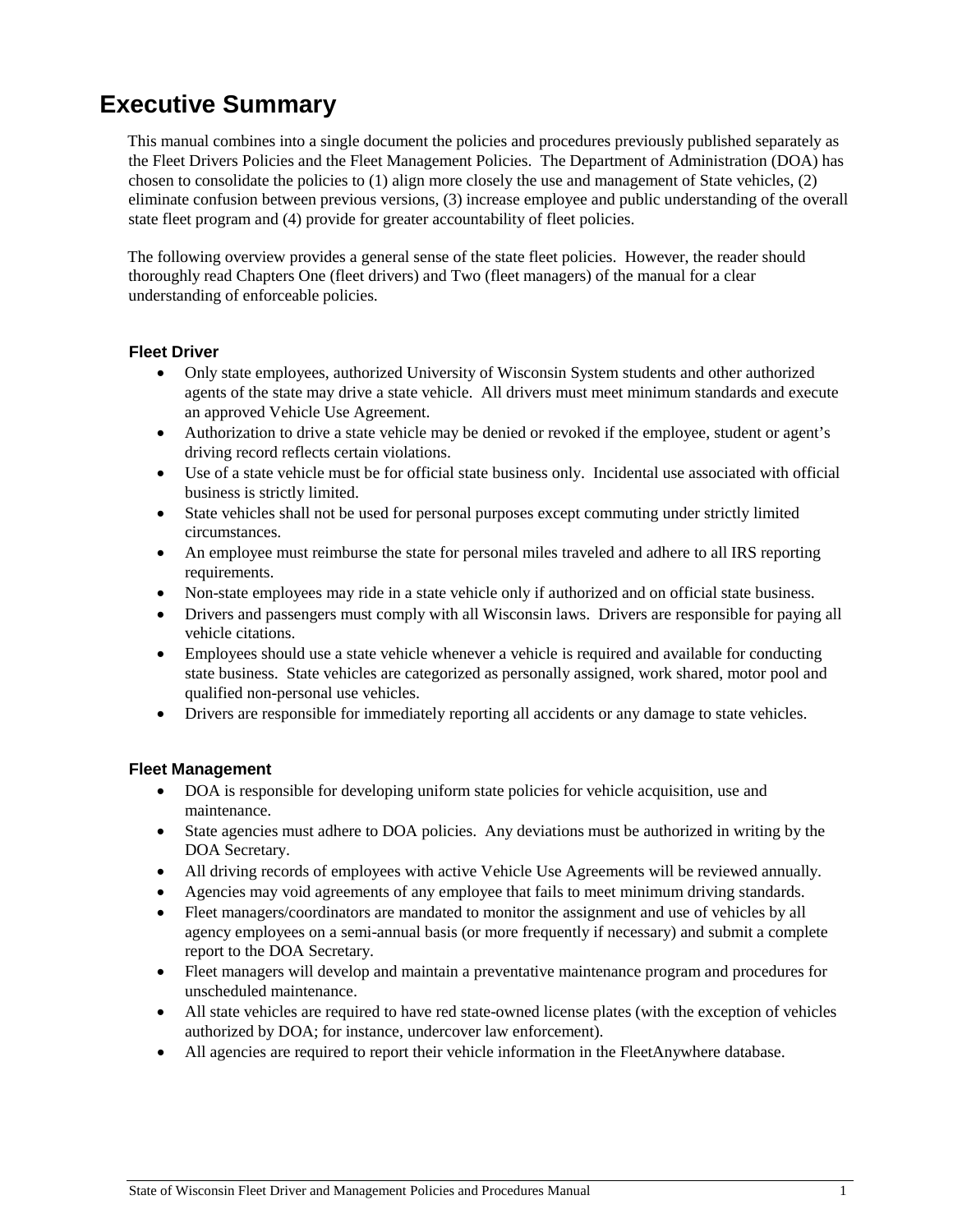## <span id="page-5-0"></span>**Preface**

#### <span id="page-5-1"></span>**Authority**

The Fleet Drivers and Management Policies and Procedures Manual is based on the collection of statutes, administrative codes, memoranda and collective bargaining agreements that govern the use of state vehicles. DOA approved and issued this Fleet Drivers and Management Policies and Procedures Manual to control the use of all state vehicles. Fleet policies reflect minimum requirements that state agencies and drivers must abide by to use vehicles owned by the State of Wisconsin.

This manual provides drivers with the basic regulatory requirements for operating a vehicle owned by the State of Wisconsin. It also provides agencies with the basic regulatory requirements for managing a vehicle owned by the State of Wisconsin.

It is each driver's responsibility to obtain supervisory approval to travel. Authority to travel—both in state and out-of-state—is regulated. Statutes authorizing employees to travel for state business are contained in Chapters 16 and 20, Wisconsin Statutes. A number of collective bargaining agreements also contain provisions relating to travel and state vehicle usage. Drivers should consult with fleet managers regarding those provisions.

Likewise, the laws granting state government the authority to own and operate a fleet of vehicles are contained in Wisconsin Statutes and Administrative Codes. The following statutes and rules are among those that govern the use and management of the State fleet:

| s. 11.37           | Travel by public officers                                                         |
|--------------------|-----------------------------------------------------------------------------------|
| s. $16.003(1)$     | Department of Administration-Purpose (Enterprise Fleet Management)                |
| s. $16.04$         | Fleet management and maintenance                                                  |
| s. $16.045$        | Storage and use of gasohol and alternative fuels                                  |
| s. $16.70$ (le)    | Definition of "agency"                                                            |
| s. $16.70(2)$      | Definition of "authority"                                                         |
| s. $20.505(2)$ (k) | Risk management (State Self-funded Property and Liability Program)                |
| s. 20.915          | State motor vehicles and aircraft                                                 |
| s. $20.916$        | Traveling expenses (Uniform Travel Schedule Amounts governed by this statute)     |
| s. $20.916(4)$     | Use of privately owned automobiles                                                |
| s. $20.916(7)$     | Personal use of state vehicles and aircraft                                       |
| s. $20.916(8)$     | Uniform travel schedule amounts; allowances                                       |
| s. $20.916(9)$     | Reimbursement for travel expenses                                                 |
| c. $102$           | Conditions of liability                                                           |
| s.340.01(41g)      | Operator's license                                                                |
| s. $341.14(3)$     | Private plates for law enforcement vehicles                                       |
| s. 893.82          | Claims against state employees; notice of claim; limitation of damages            |
| s. 895.46          | State and political subdivisions thereof to pay judgements taken against officers |

#### <span id="page-5-2"></span>**Definitions of Terms**

**Agency**: State departments, boards, commissions, institutions, and University campuses, except agency heads.

**Agency Dispatcher**: The agency employee who reserves and issues pool vehicles.

**Agency Fleet Coordinator**: The employee in a state agency who manages vehicles leased from DOA. Agencies that lease vehicles instead of owning them have a Fleet Coordinator instead of a Fleet Manager.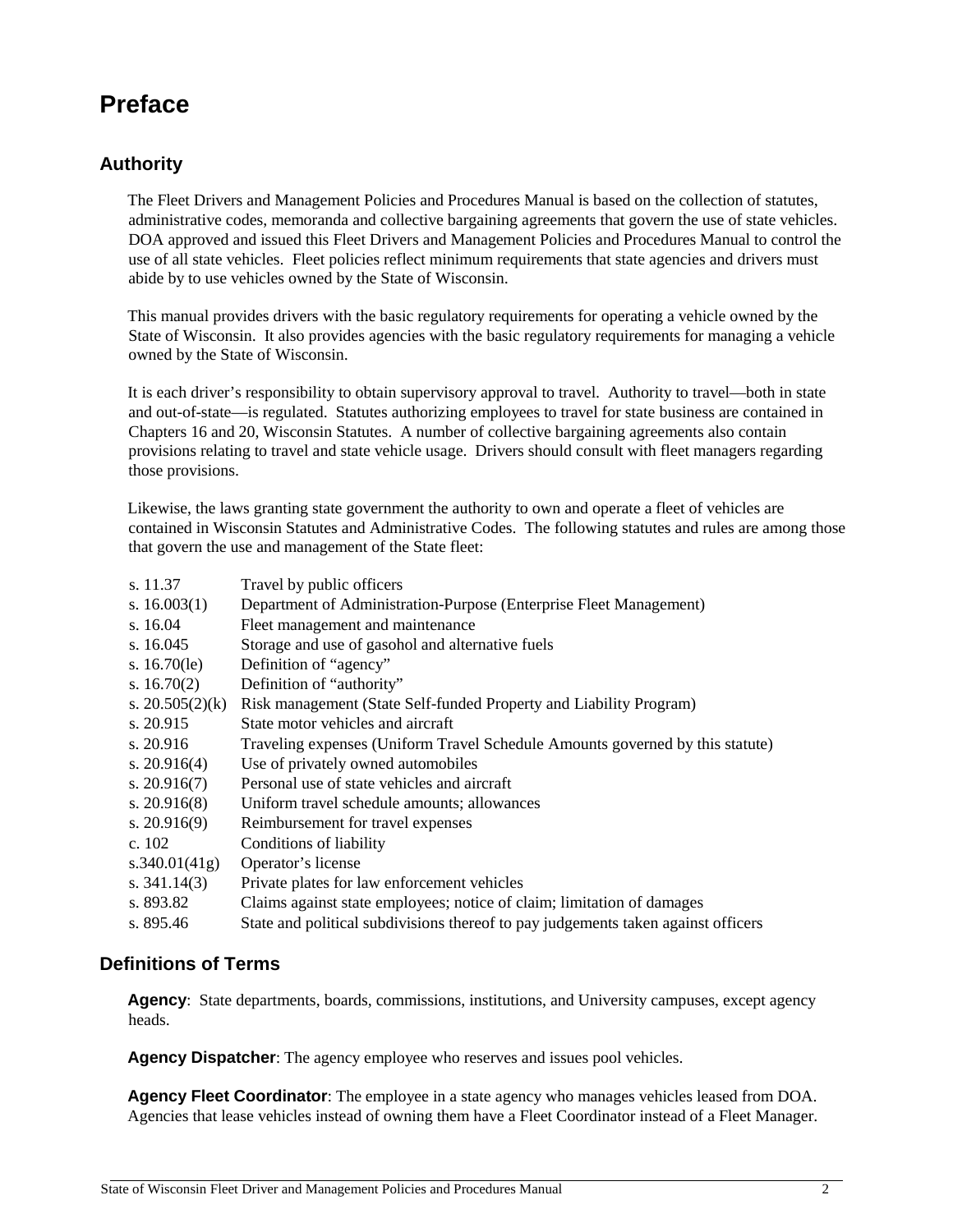**Agency Fleet Manager**: The employee who manages an agency's owned vehicle assets.

**Agency Head**: The head of a department (secretary), board (chairperson), commission (commissioner), or university campus (chancellor). Agency heads may delegate their duties to an appropriate agency employee. Delegation of duties must be documented and a copy filed with the DOA Bureau of Enterprise Fleet Director.

**Agency Risk Manager**: A state employee whose responsibilities involve administering the agency's risk management program.

**Agency Supervisor**: An agency employee who monitors the driver's compliance regarding mileage reports, fuel usage and maintenance issues and reports to the agency fleet manager/coordinator.

**ADA**: Americans with Disabilities Act

**Authority**: Wisconsin state agency with administrative powers regarding enforcement of policy compliance by other state agencies. DOA has authority over fleet driver fleet management policies.

**BSRM**: DOA Bureau of State Risk Management.

**Business Miles**: Miles driven in state vehicles by state employees, while performing official state business.

**Commuting**: Direct travel from home to headquarters or headquarters to home.

**DOA**: Department of Administration

**DUI:** Driving Under the Influence of an intoxicant, controlled substance or other drug.

**Employing Agency**: The board, commission, committee, council, university campus, or department in state government that appointed an employee to the employee's current state position (or the employee's position at the time in question).

**Headquarters City**: The area within the city, town or village limits where an employee's permanent work site is located and the area within a radius of 15 miles (based on odometer mileage) from the employee's permanent work site.

**Home**: The employee's place of residence.

**Incidental Use**: Typically occurs while enroute on official business. Stops at an ATM or financial institutions or for lunch would qualify as incidental use and are not considered personal miles if in work status and do not require reimbursement. Incidental use may also occur during commuting when personal miles are to be reimbursed. During commuting, mileage for incidental use must be reimbursed. **IRS**: U.S. Internal Revenue Service

**Motor Pool**: Motor pool vehicles are available to all employees without regard to funding source, and are billed back on a daily use basis to the appropriate funding source.

**Non-availability Slips**: Written authorization to use an employee's private vehicle at the reimbursement rate stated in the current UTSA.

**On-Call:** Generally, when the Employer requires that an employee must be available for work and able to report for work in less than one hour. Definition of "on-call" may vary between collective bargaining agreements/Compensation Plan and may also be called "standby."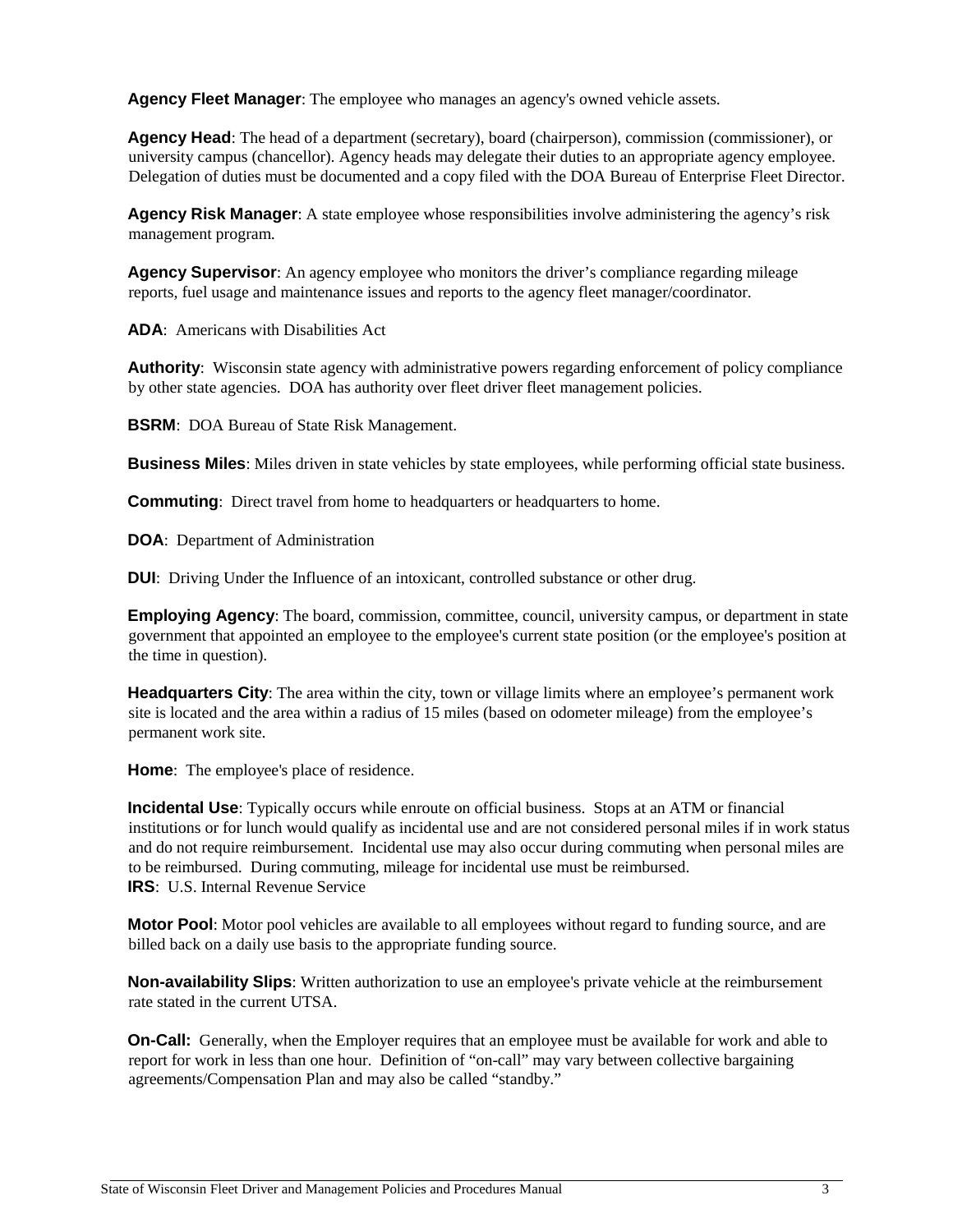**Operator's License**: Defined in s. 340.01(41g), Wis. Stats.

**OSER:** Office of State Employment Relations

**OWI:** Operating While Intoxicated, i.e., under the influence of an intoxicant, controlled substance or other drug.

**Owner Agency**: The board, commission, committee, council, university campus, or department in state government that owns the vehicle.

**Personal Miles**: Miles driven in a state vehicle that are not business-related. Commuting is an example of personal miles.

**Personally Assigned Vehicle**: A state vehicle assigned to an individual state employee for business use.

**Pool Vehicle**: A work shared vehicle available for business use through reservation.

**Qualified Non-Personal Use Vehicle**: Those vehicles used primarily by law enforcement or fire fighting personnel. See Chapter One, 1.23., for a complete definition.

**Reimbursement rate**: The rates at which an employee may be reimbursed for use of a personal vehicle for state business, or the rate at which an employee is required to reimburse the State for personal miles in a state vehicle. For rates, please refer to the current UTSA. If an employee exercises the option to use a personal vehicle when an assigned or pool vehicle is available, the reimbursement rate is set in accordance with s. 20.916(4)(e), Wis. Stats., unless provided otherwise in the UTSA.

**SBOP**: DOA State Bureau of Procurement

**State Vehicle**: A vehicle owned by the State of Wisconsin for use to conduct official state business. A state vehicle also includes a commercially leased or rented vehicle that is assigned to an individual, agency or business sub unit for use to conduct official state business.

**UTSA**: The most recent Uniform Travel Schedule Amount (UTSA) set by OSER with approval by the legislative Joint Committee on Employment Relations. UTSAs are found in the Compensation Plan.

**Vehicle Assignment Transfer (VAT)**: An authorization to change vehicle assignment status.

**Vehicle Use Agreement (VUA)**: An agreement signed by a driver of state vehicles and his/her supervisor indicating the employee is eligible to drive a state vehicle.

**Work Shared Vehicle**: A state vehicle assigned to an agency or an agency sub-unit for business use.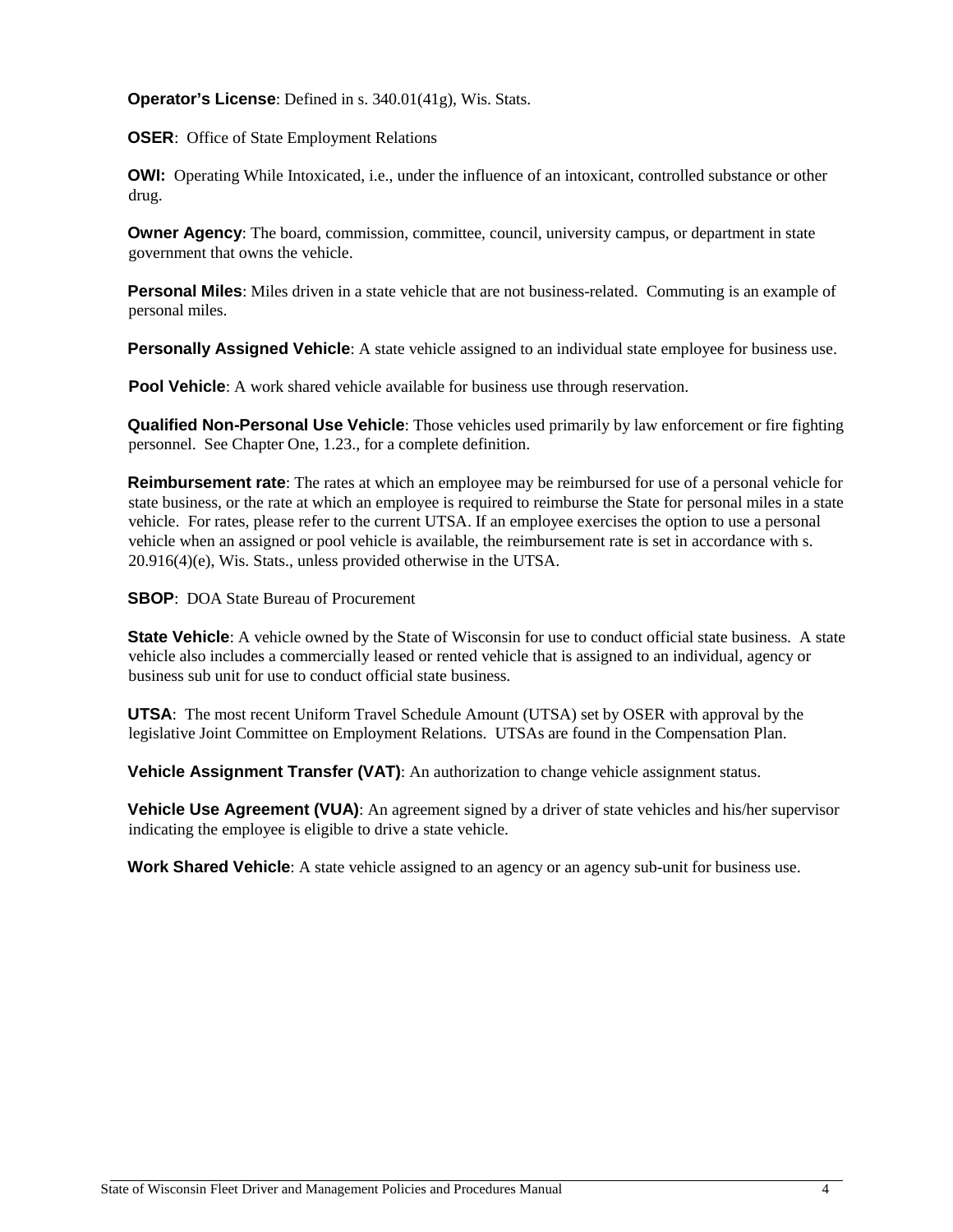## <span id="page-8-0"></span>**Chapter One: Fleet Driver Policies**

#### <span id="page-8-1"></span>**Who May Drive a State Vehicle**

#### <span id="page-8-2"></span>**1.1. Minimum Standards for Driving a State Vehicle**

Only state employees, authorized University of Wisconsin System students and other authorized agents of the state who sign a Vehicle Use Agreement (VUA) may drive state vehicles. They may only use state vehicles if they are on official state business, meet minimum driving standards and are authorized by their agency risk manager. Approval will be documented and kept on file at the state agency risk management office. If the agency does not have a risk manager, the request for authorization should be submitted from the agency head of the employing agency to the BSRM for approval.

State employees, authorized University of Wisconsin System students and other authorized agents of the state may be allowed to drive a state vehicle if the following minimum standards are met and approved by their employing agency:

- Must have a valid operator's license,
- Must have minimum of two years licensed driving experience, and
- Must be eighteen (18) years of age.

Agency fleet managers/coordinators should consult with their agency risk managers regarding any requests for an exception to the minimum standards. Approval will be documented and kept on file at the state agency risk management office. If the agency does not have a risk manager, the request for exception should be submitted from the agency head of the employing agency to the BSRM for approval. Drivers denied the use of a state vehicle based on an unsatisfactory driving record may request a review of the denial by their agency head.

#### <span id="page-8-3"></span>**1.2. Vehicle Use Agreements**

All drivers must sign a Vehicle Use Agreement (VUA), DOA-3103 or equivalent (Appendix I) and submit the completed VUA to their supervisor for approval prior to operating a state vehicle. The VUA shall be reviewed and forwarded by the agency fleet manager/coordinator to the owner agency. The VUA describes the State's minimum standards for driving a state vehicle. All drivers who use state vehicles will have their driving records reviewed annually. It is the driver's responsibility to immediately notify the supervisor and agency fleet manager/coordinator of any changes or updates in their driving record.

Prior to driving a state vehicle, each driver shall obtain a copy of and become thoroughly familiar with the Preface and Chapter One of the Fleet Driver and Management Policies and Procedures Manual. Once drivers sign the VUA, or equivalent, they acknowledge an understanding of and future compliance with the directives in this manual. Any failure to comply with the Fleet Driver Policies and Procedures will be reviewed by the driver's supervisor and may be considered a violation of work rules resulting in a loss of state vehicle driving privileges and possible discipline, up to and including discharge. Any questions should be directed to the driver's agency fleet manager.

#### <span id="page-8-4"></span>**1.3. Driver Disqualification**

State employees, authorized University of Wisconsin System students and other authorized agents of the state may not drive a state vehicle if their driving record reflects any of the following conditions: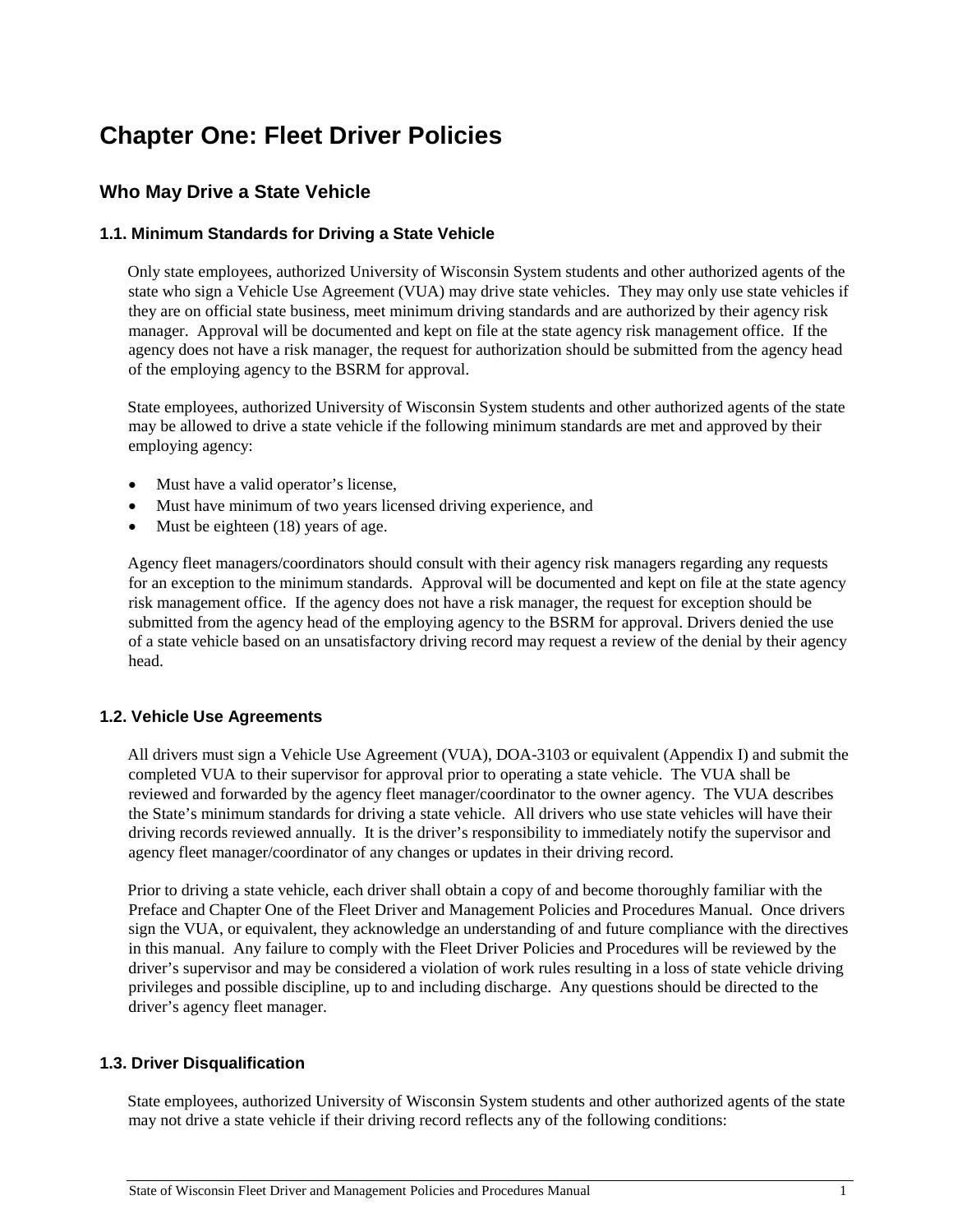- Three or more moving violations and/or at-fault accidents in the past two years
- An Operating While Intoxicated (OWI)/Driving Under the Influence (DUI) citation within 12 months
- Suspension or revocation of driver's license

The violation occurs when the citation is issued, not when the final court decision is made. Exceptions to this policy are subject to a review. Agency fleet managers/coordinators should consult with their agency risk managers regarding any requests for an exception. Approval will be documented and kept on file at the state agency risk management office. If the agency does not have a risk manager, the request for exception should be submitted from the agency head of the employing agency to the BSRM for approval. Drivers denied the use of a state vehicle based on an unsatisfactory driving record may request a review of the denial by their agency head.

Drivers must inform their supervisor and agency fleet manager/coordinator in writing whenever they become disqualified under these policies. Changes include, but are not limited to, OWI/DUI citation, license revocation, restriction or suspension. Any change in the status of a driver's record resulting in disqualification or the failure to report such change may result in revocation of the privilege of driving a state vehicle and/or discipline up to and including discharge.

#### <span id="page-9-0"></span>**1.4. Special Certifications**

Depending upon the type of vehicle driven, special training and/or licensing may be required prior to vehicle use. For example, training is required for driver certification for the operation of twelve and 15 passenger vans. Commercial Drivers Licenses (CDL) are also required for certain state positions (see Chapter One, 1.5.). Drivers should consult with the agency fleet manager, risk manager or BSRM to determine eligibility.

#### <span id="page-9-1"></span>**1.5. Commercial Driver License (CDL) Requirements**

Under s. 340.01, Wis. Stats., a commercial driver's license is required to operate certain commercial motor vehicles (CMV). The following CMV and CDL guide is provided by the Wisconsin Department of Transportation (WisDOT):

- A combination vehicle 26,001 or more pounds is a Class "A" CMV only if the trailer being towed has a gross vehicle weight rated, registered weight or actual gross weight of more than 10,000 pounds.
- When the weight of the combination vehicle is exactly 26,000 pounds, it is not a CMV and does not require a CDL. Example: A tractor weighs 16,000 pounds and the towed unit weighs 10,000 pounds.
- When the towing vehicle is 26,000 or less pounds and the towed unit is 10,000 or less pounds, it is not a CMV and does not require a CDL. Example: A tractor weighs 25,500 pounds and the towed unit weighs 8,000 pounds.
- A CDL with an "N" tank vehicle endorsement is required only when the capacity of the tank is 1,000 gallons or more and the vehicle fits the description of a CMV.
- A CDL with a "P" passenger endorsement is required when the vehicle is designed to transport or is actually transporting the driver and 15 or more passengers.

A driver with a CDL hired by the State must be drug tested prior to driving a state CMV and may be subject to random testing. A driver receiving a CDL after employment is required to be drug tested prior to driving a state CMV.

The driver is responsible to ensure that the vehicle meets State and Federal regulations regarding permits, safety devices, equipment (e.g., pre-trip inspections) and loads prior to operating vehicle. The driver must also comply with all applicable State and Federal regulations.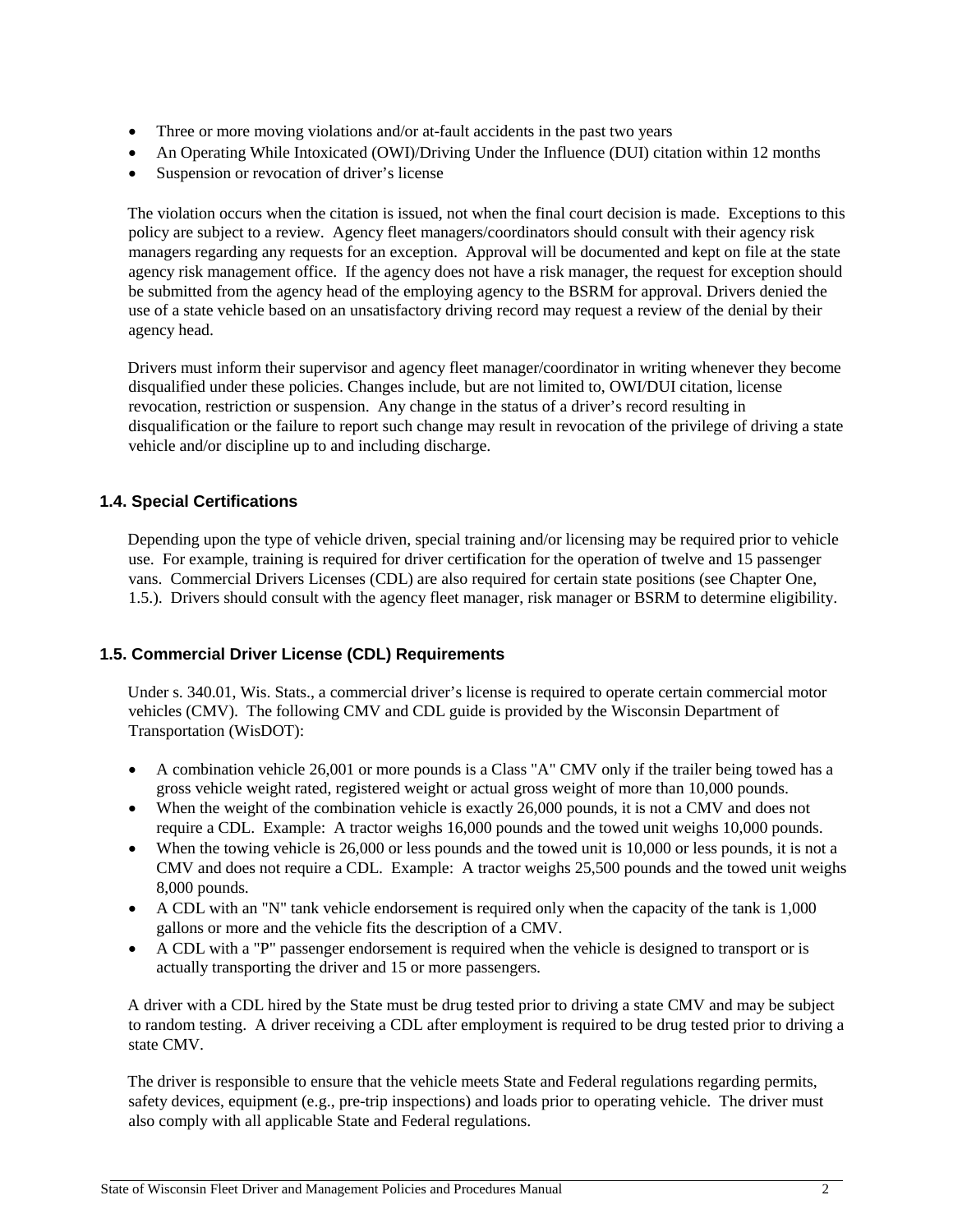### <span id="page-10-0"></span>**Using a State Vehicle**

#### <span id="page-10-1"></span>**1.6. Permitted and Prohibited Uses**

The following policies govern state vehicles and do not include the policies of the State Vanpool Program. DOA mandates the following when utilizing a state vehicle:

- Use of a state vehicle must be for official state business only. Incidental use associated with official business away from the employee's headquarters city is strictly limited and may include incidental travel mileage (see Chapter One, 1.9., Incidental Travel and Stops).
- A work-shared vehicle may only be used for business miles and associated incidental travel and the guidance provided under Chapter One, 1.10.
- All drivers and passengers in state vehicles must comply with all Wisconsin laws, including the Wisconsin seat belt law.
- Drivers and/or their agency are personally responsible for the cost of all traffic citations, parking tickets, locksmith calls for retrieving keys, etc.
- Drivers are responsible for compliance with IRS and Wisconsin Department of Revenue requirements that are related to mileage reimbursement and personal use of a state vehicle.

Compliance with state vehicle use policies is required of all drivers and passengers. No person may use a state vehicle, or permit the use of a state vehicle, in the following prohibited manners:

- Reckless driving or speeding
- The driver is impaired by fatigue, alcohol, drugs or any other condition
	- − Any such vehicle use will be considered a violation of Fleet Driver and Management Policies and Procedures and may be grounds for disciplinary action up to and including discharge.
	- − Drivers of state vehicle who feel that their driving abilities may be impaired must cease operating the vehicle immediately. Employees who believe another employee is impaired have a duty to prevent that person from driving a state vehicle.
- Smoking is prohibited in state vehicles
- Transporting non-state employee passengers, including family members, is not permitted unless authorized under Chapter One, 1.12, Riding in a State Vehicle.
- Use for personal gain, such as delivering goods or services
- Modifications including affixing signs, stickers, antennas, bike racks, ski racks, etc.
	- Modifications to state vehicles may be undertaken only with the prior written consent of the owner agency fleet manager.
- Transporting animals
	- Allowed only with prior written consent of the owner agency fleet manager.
- Hauling loads that could structurally damage the vehicle (e.g., firewood, paper, gravel)
- Use of trailer hitches and towing
	- Allowed only with prior written consent of the owner agency fleet manager
- Installation or use of any radar-detection devices
- Transporting hitchhikers
- Bicycles transported inside vehicles
- Use for vacations or any other use not expressly authorized by this manual

Drivers who have questions regarding the appropriate use of a state vehicle should consult with their agency fleet manager.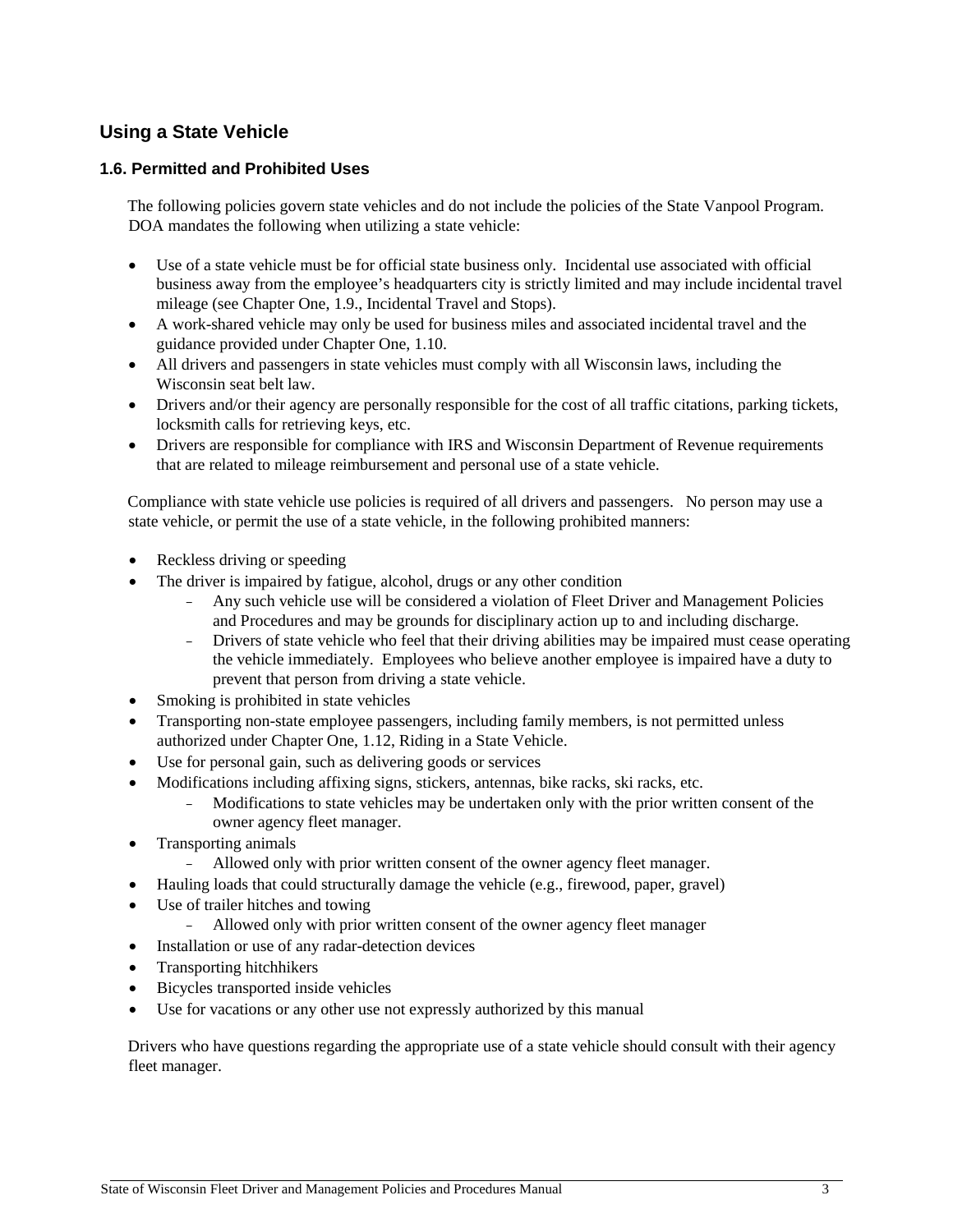#### <span id="page-11-0"></span>**1.7. Personal Use of State Vehicles**

With the exception of commuting, state vehicles shall not be used for personal purposes. State vehicles may be used for commuting under the following circumstances only:

- The agency requires the employee to commute in the state vehicle for valid business needs of the agency, and
- The agency requires the employee to use the state vehicle; the employee may not volunteer to use the state vehicle.

Work shared and pool vehicles may not be used for commuting unless required by the employer. Further, work shared or motor pool vehicles are to be parked at the agency when not being used by an employee.

#### <span id="page-11-1"></span>**1.8. Political Use of State Vehicles and Aircraft**

Section 11.37(1) and (2), Wis. Stats., state the following:

(1) No person may use any vehicle or aircraft owned by the state or by any local governmental unit for any trip which is exclusively for the purposes of campaigning in support of or in opposition to any candidate for national, state or local office, unless use of the vehicle or aircraft is required for purposes of security protection provided by the state or local governmental unit.

(2) No person may use any vehicle or aircraft owned by the state or by any local governmental unit for purposes which include campaigning in support of or in opposition to any candidate for national, state or local office, unless the person pays to the state or local governmental unit a fee which is comparable to the commercial market rate for the use of a similar vehicle or aircraft and for any services provided by the state or local governmental unit to operate the vehicle or aircraft. If a trip is made in part for a public purpose and in part for the purpose of campaigning, the person shall pay for the portion of the trip attributable to campaigning, but in no case less than 50% of the cost of the trip. The portion of the trip attributable to campaigning shall be determined by dividing the number of appearances made for campaign purposes by the total number of appearances. Fees payable to the state shall be prescribed by the secretary of administration and shall be deposited in the account under s. 20.855 (6) (h). Fees payable to a local governmental unit shall be prescribed by the governing body of the governmental unit.

#### <span id="page-11-2"></span>**1.9. Incidental Travel and Stops**

Drivers are not permitted to use a state vehicle for a personal purpose. The only exceptions to this rule are incidental stops. Examples are stops at a restaurant for a meal, an Automatic Teller Machine (ATM) or financial institution, urgent care or emergency room or a gas station or convenience store.

Drivers should remember that public perception of state employees is important and influenced by how and where the public sees state vehicles being used. Drivers should not make incidental stops at locations the public would perceive as inappropriate. Examples are gaming and sports venues, liquor outlets and other locations where it is unlikely that any state business or allowable incidental use is involved.

Drivers required to stay overnight(s) away from home may, with permission of their supervisor, use a state vehicle for the types of necessary activity that could be expected of a traveler away from home. Examples include evening use to go to a pharmacy, grocery, laundromat, fitness center, or other locations to purchase goods or conduct activities necessary for the employee's health and well being.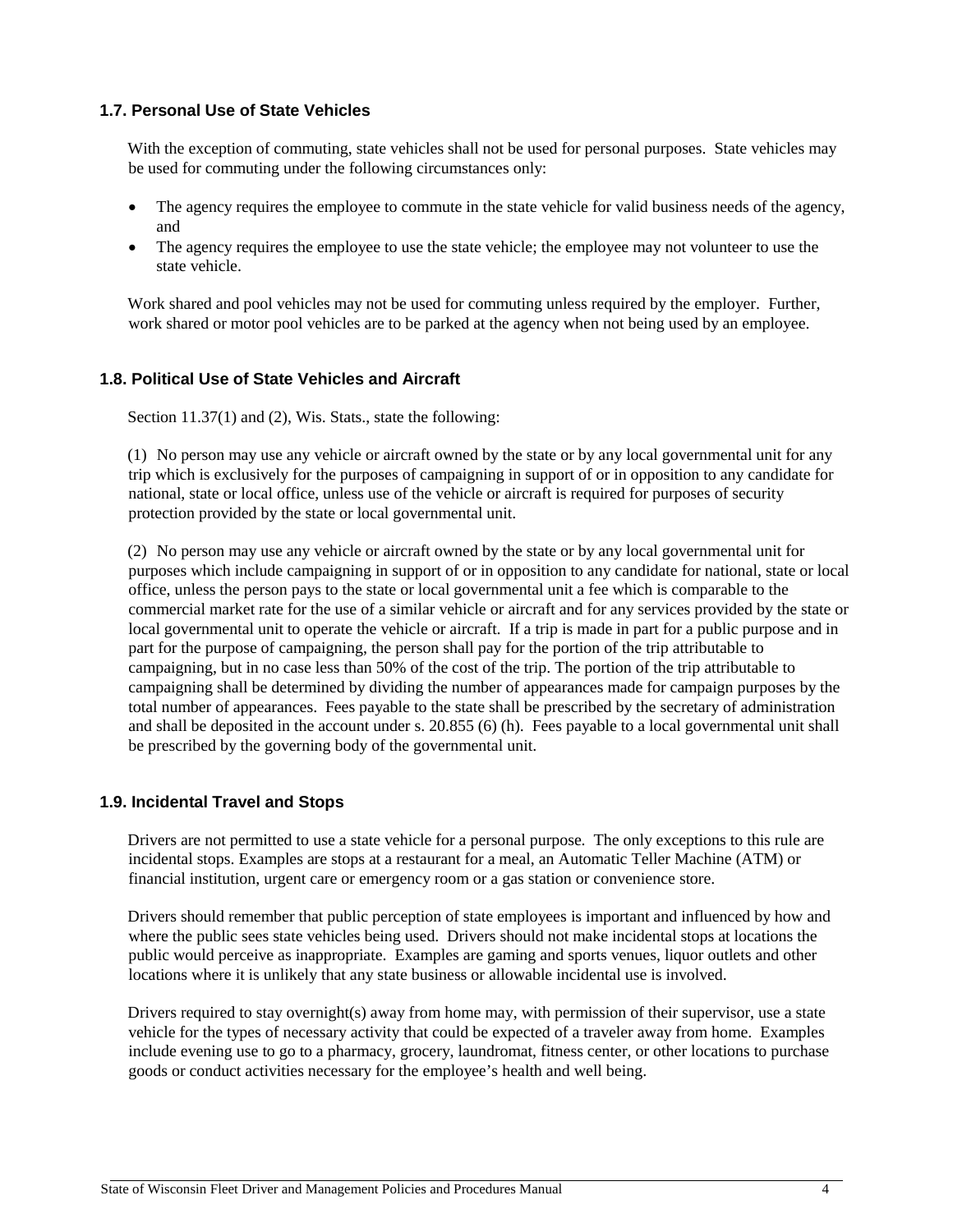#### <span id="page-12-0"></span>**1.10. Reimbursing Personal Miles to the State**

Internal Revenue Service (IRS) rules provide that the personal use of a state vehicle includes commuting to and from work, even if the vehicle is taken home for the convenience of the state. Personal use is considered a fringe benefit by the IRS unless the employee reimburses the State for the full value of the personal mileage based on the IRS Valuation rules. The value of the fringe benefit must be included in the employee's wages and is subject to income and employment taxes. No additional employee wages will need to be calculated if the employee reimburses the State for the value of the benefit, derived in accordance with the appropriate IRS rule.

Per the IRS, if a vehicle is generally taken home more than once a month, the employee is required to reimburse the state for personal miles traveled. This section applies to motor pool, work share, rental and personally assigned vehicles. IRS examples include:

- A state owned pickup truck has the name of the state marked on the vehicle. Usually the employee is allowed to take the vehicle home because he/she is "on call." The vehicle is not a qualified nonpersonal use vehicle, thus the commuting is a non-cash taxable fringe benefit.
- An employee takes a state vehicle home in order to avoid exposing it to harm. The vehicle has a state seal on the door and is not to be used for personal use. If the vehicle is not a qualified non-personal use vehicle, the employee would have a taxable commuting benefit if he/she takes a state vehicle home.
- An employee uses a motor pool vehicle for a business meeting. The employer requires that motor pool vehicles are returned at the end of the business day but the employee is delayed and motor pool is closed when the employee arrives back at the office. The employee takes the vehicle home and returns it the next morning. Is the commute home and back to the office the next morning taxable to the employee? Per IRS: Assuming that this is an infrequent occurrence for that employee, that is, generally happens no more than once a month, the commuting value of the trip would be considered a non-taxable de minimis fringe benefit. If not an infrequent occurrence, the commute would be taxable to the employee.

Reimbursable personal miles are determined as follows:

- Actual miles driven between an employee's home and headquarters are considered commuting miles, or,
- For trips that start or end at an employee's home, the lesser of actual miles driven between an employee's home and the work site removed from the assigned headquarters or the mileage between an employee's assigned headquarters and the work site, are considered business miles. Any miles driven in excess of this amount would be considered personal miles that need to be reimbursed to the state.

The operator of the vehicle is required to keep track of all business miles by keeping an Assigned Vehicle Log (Appendix IV) on a daily basis containing the information described below. Any undocumented mileage will be considered personal miles and considered compensation provided to the employee. Unless otherwise authorized, all personal mile reimbursements must be submitted along with the monthly mileage report to the vehicle owner agency. Reimbursement to the State shall be calculated using one of the following two valuation rules:

- **1. Vehicle Commuting Rule**: This method applies only to the employee who is required to commute in the vehicle for valid business reasons and the employee is not compensated for such use. The following method is used to calculate reimbursement to the State:
	- Qualifying Employees must reimburse the State at the greater of \$1.50 per state employee each way of the commute or \$0.325 per mile plus appropriate tax.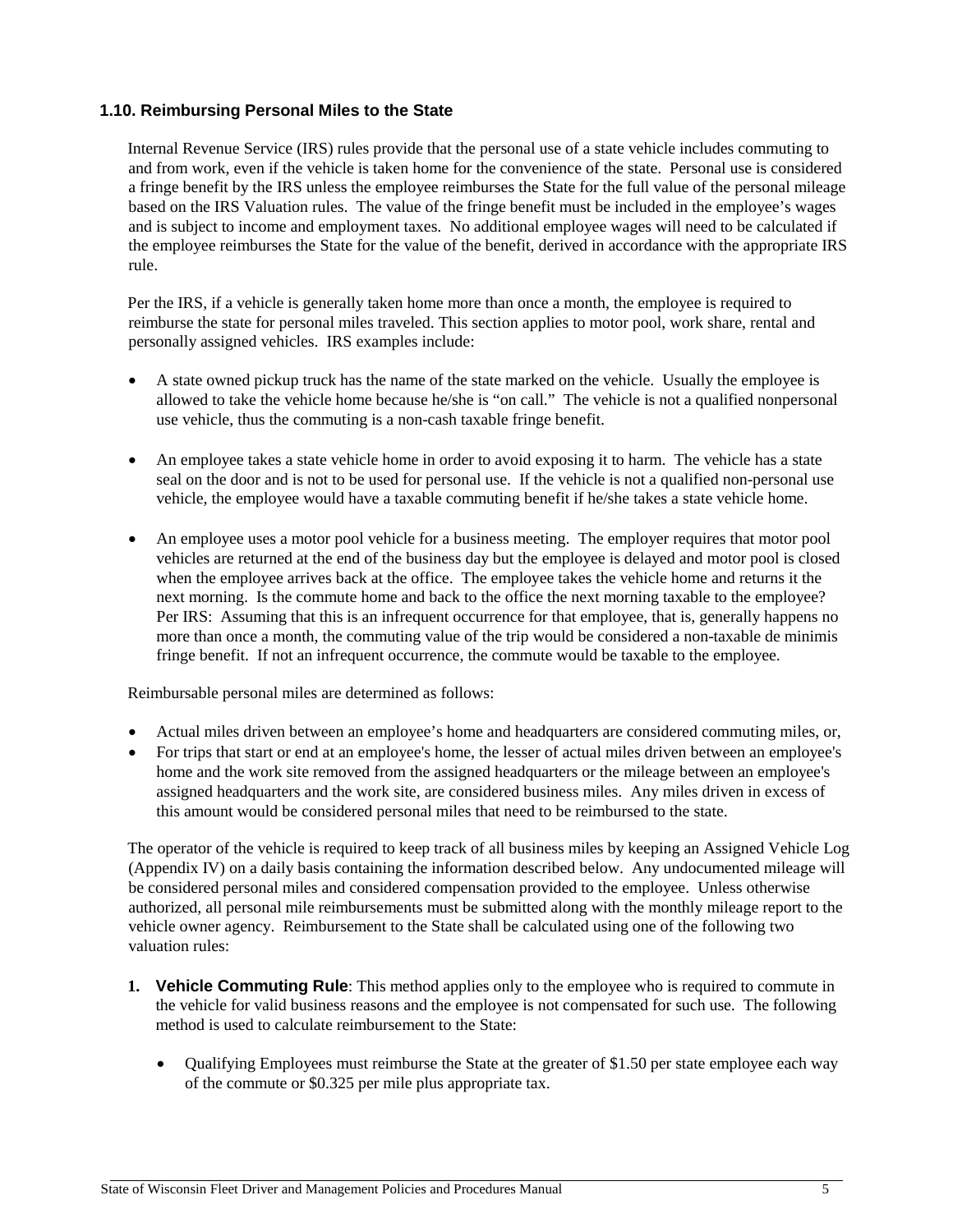- Example: John has a personally assigned vehicle which he drives 20 miles each way to his headquarters in Madison. 20 miles x  $$0.325 \times 2$  ways = \$13.00 plus tax which John must reimburse to the State.
- **2. Automobile Lease Value Rule**: This method applies to all elected officials or state employees whose compensation rate is at least as great as federal government employees at Executive Level V (\$128,200 in 2004) or to any employee whose use of the vehicle does not qualify under the vehicle commute rule. The following method is used to calculate reimbursement to the State:
	- Determine the Annual Lease value of the vehicle as shown in IRS Publication 15-B.
	- Multiply the vehicle's annual lease value by the percentage of non-business use of the vehicle.
	- Add the value of fuel, if provided by the employer, per non-business miles traveled. Value of fuel (if provided) is at \$0.055 per mile.
	- Example: The annual lease value of the vehicle is \$3,000. Jane put 2,000 non-business miles on the vehicle during the year, which equals 20% of the total miles put on the vehicle. The value of nonbusiness miles under the "lease value rule" is 20% of \$3,000, or \$600. The value of fuel for 2000 non-business miles is \$110.00. The total lease value of the non-business mileage is \$710.00.
	- Employees subject to this rule shall make monthly payments for personal miles at \$0.325 per mile. By January 10 of each year, the employing agency shall calculate the annual value of personal use as described above. If the annual value of personal use under the Lease Value Rule is higher than the sum of monthly payments made during the year, the employee must submit the difference to the owner agency along with a copy of the calculation of value.
	- Example: Jane reimbursed the State for 2000 miles at \$0.325 per mile during 2004, for a total of \$650.00. Assuming that the annual value under the "lease value rule" is \$710.00, Jane must submit \$60.00 (\$710.00 minus \$650.00) to the State.

**IRS Liability**: If an employee utilizes a state vehicle for personal use, including commuting, and the personal use of the vehicle is not reimbursed to the State, the value of any non-reimbursed personal use is considered a taxable fringe benefit. This rule does not apply to a qualified non-personal use state vehicle as long as the employee is complying with the assignment requirements. Under strictly limited circumstances, there may be exceptions to this rule. For example, an agency requires that the motor pool vehicle is returned at the end of the business day, but the employee is delayed and the motor pool is closed when the employee arrives back at the office. The employee takes the vehicle home and returns it the next morning. Assuming that this is an infrequent occurrence for that employee, that is, generally happens no more than once a month, the employee would not be required to reimburse the state for these miles. If the employee frequently experiences circumstances of this nature, the employee must reimburse the State for the commuting miles.

#### <span id="page-13-0"></span>**1.11. Mileage Reporting**

Monthly mileage reporting is required for every state vehicle. The driver is required to submit two documents when recording and reporting monthly mileage. Drivers are required to maintain an Assigned Vehicle Log form, DOA 3472 (Appendix IV) or equivalent, which records each leg of daily travel. Vehicle logs must be submitted to and maintained by the fleet coordinator. At the end of every month, the driver responsible for the vehicle is to return a completed Mileage Report (envelope), DOA-3223 or equivalent, (Appendix IX) to the owner agency. The mileage report indicates the beginning and ending odometer readings for the vehicle along with any personal mileage. Reimbursement for any personal miles must be included with Mileage Report. A supervisor signature is required on all Mileage Reports.

If reporting personal/commute miles, a personal check including tax (state, county, and/or local taxes, if applicable) must be submitted according to owner/agency procedures. The tax rate is based on the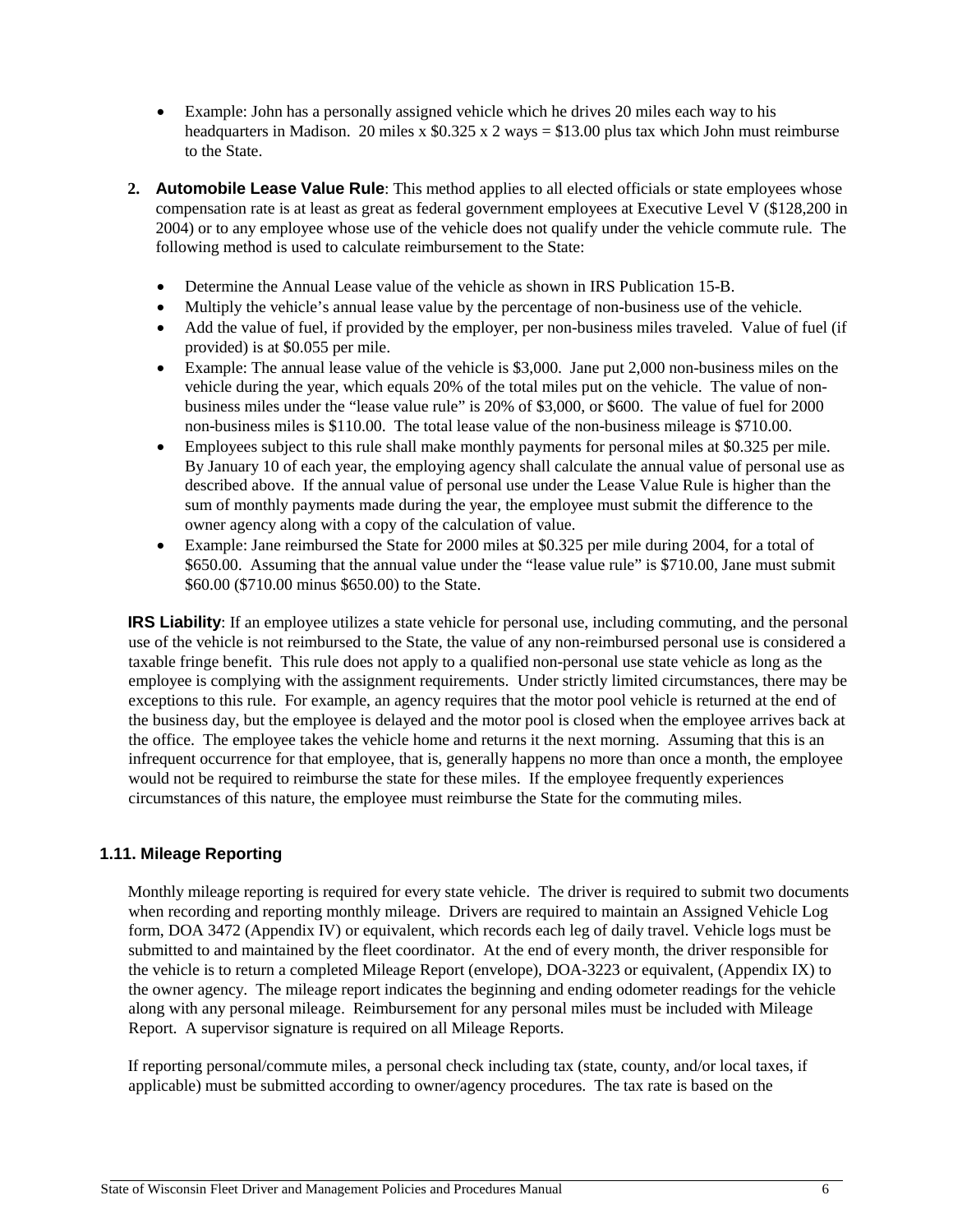employee's county of residence. Vehicle reassignment may occur if monthly mileage reports are late or missing three times in a twelve-month period.

#### <span id="page-14-0"></span>**1.12. Riding in a State Vehicle**

Non-state employees may ride in a state vehicle if on official state business and authorized by their agency risk manager. Approval will be documented and kept on file at the state agency risk management office. If the agency does not have a risk manager, the agency head of the employing agency should submit a request for authorization to the BSRM for approval.

#### <span id="page-14-1"></span>**1.13. Extended Use**

Due to the composition and size of some agency fleets and the need to adequately accommodate all customers, there are limits to the length of time a driver may have a pool vehicle in their possession. Generally, a driver may reserve pool vehicle for no longer than two weeks. Please contact the agency fleet manager for more information.

#### <span id="page-14-2"></span>**1.14. Citations**

Drivers are responsible for promptly paying all vehicle citations. Failure to pay parking tickets immediately results in late fees and possible vehicle registration revocation or suspension. The owner agency will pay the amount due upon notice and invoice the driver and their employing agency, which may include extra charges. The responsible driver may be subject to discipline, as determined by the employing agency.

#### <span id="page-14-3"></span>**1.15. Motor Pool Service Charges**

Services charges only apply to pool vehicles. Charges may occur if there is:

- Failure to cancel a reservation
- Failure to pick up a vehicle on the day that it is reserved
- Failure to return a vehicle on the designated return date (charge will be waived if prior approval for an extension is granted by an agency fleet manager)

Drivers should contact agency fleet manager with questions regarding rates and timelines.

#### <span id="page-14-4"></span>**1.16. State Vehicle Related Purchases**

Drivers of state vehicles are strongly advised to find out from their agency fleet manager, fleet coordinator, or procurement manager which automotive service vendors and gas stations to use. The driver should be aware that purchase card (p-card) use is not allowed for fleet expenses. Fuel or other supplies and services needed to operate a state vehicle are primarily acquired through state contracts. These contracts include goods and services available throughout the state, as well as supplies and services contracts in particular geographic areas. Some contracts for supplies are only available for use by specific agencies. In other instances, different vendors might be available under a single contract.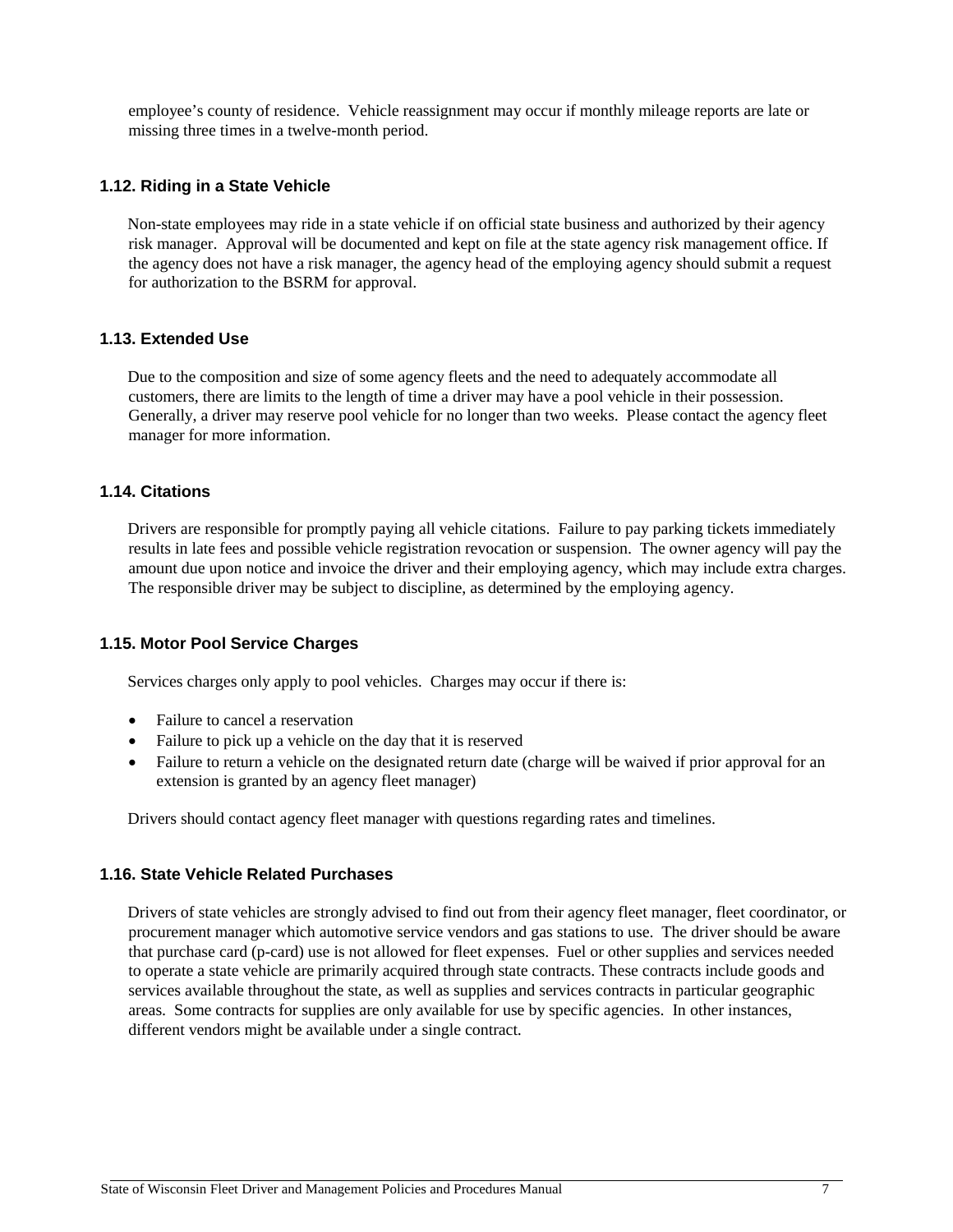#### <span id="page-15-0"></span>**1.17. Vehicle Fuel Policies and Fuel Card Uses**

State-owned gasoline dispensers should be used whenever possible. Agency fleet managers/coordinators must provide written directions to these locations and instruct their assigned drivers on the use of these dispensers.

Public self-service, regular unleaded dispensers should be used if state dispensers are not available. The most cost-effective vendor must also be used. The driver of the vehicle must be trained how to use the fleet fuel card found in the vehicle when operating a self-service dispenser. Use of Driver ID (PIN) and accurately recorded odometer readings are required to use these dispensers.

Fuel cards may not be used for the purchase of non-vehicle items such as food. If an attendant error occurs and non-vehicle items are charged to the fuel card, it is the responsibility of the driver to notify and reimburse the owner agency. Fleet managers are responsible for reviewing fuel card charges and identifying nonqualified purchases. Failure to reimburse for such purchases may result in the loss of driving privileges.

The driver should also be aware that there are cost limits related to vehicle services and an agency fleet manager must approve purchases above established limits. For example, vehicle wash rates for personally assigned and work shared state vehicles are calculated on a yearly basis and drivers seeking vehicle washes exceeding the maximum allowable cost must receive approval from their fleet manager. Drivers will be billed for any amount in excess of the set rate. Wash frequency is also limited to once a week during the period November through March (winter months), if needed, and limited to two times per month from April through October. Washes and other vehicle services will be reviewed. Drivers with excessive wash frequency will be notified. Detailing of a vehicle must be done at the leasing agency's expense and with the leasing agency approval. Typically, detailing occurs if the vehicle has been used to haul dirty or odorous materials or has been used off-road.

The State contracts with a fuel card vendor that issues credit cards and has established a transaction processing, reporting and payment system with respect to purchases of motor fuels and vehicle related purchases. Often, such fuel card vendors offer to process and pay for a variety of fleet related purchases at the point of sale. State policy restricts the use of the fuel card to purchase fuel, motor oil products, and related automotive consumables. Drivers are advised to verify which purchases are permitted with the fuel card prior to use.

The purchase of personal items such as food, beverages and air fresheners with a state fuel card, as well as automotive products for personal use, is strictly prohibited. Disciplinary action may be taken for improper use of a state fuel card. If an inappropriate charge occurs, the driver is responsible for reimbursing the State for the full amount of the inappropriate purchase. For additional information or clarification of fuel card use, drivers should contact their agency fleet manager/coordinator.

#### <span id="page-15-1"></span>**1.18. Repairs, Preventive Maintenance and Recalls**

It is the driver's or work shared vehicle coordinator's responsibility to ensure that all preventative maintenance is performed on schedule and have the vehicle serviced in a timely manner when notified of a recall or preventive maintenance. Failure to perform the maintenance and repairs in accordance with agency policy may result in loss of the vehicle or, in the event of damage to the vehicle, payment for vehicle repair. If a state owned repair shop does not provide maintenance on the state vehicle, a statewide mandatory contract for maintenance services must be used. In addition, the vehicle's owner agency may have special procedures to follow for emergency repairs. Consult the owner agency's procedures on repairs and preventive maintenance, including tires and glass breakage.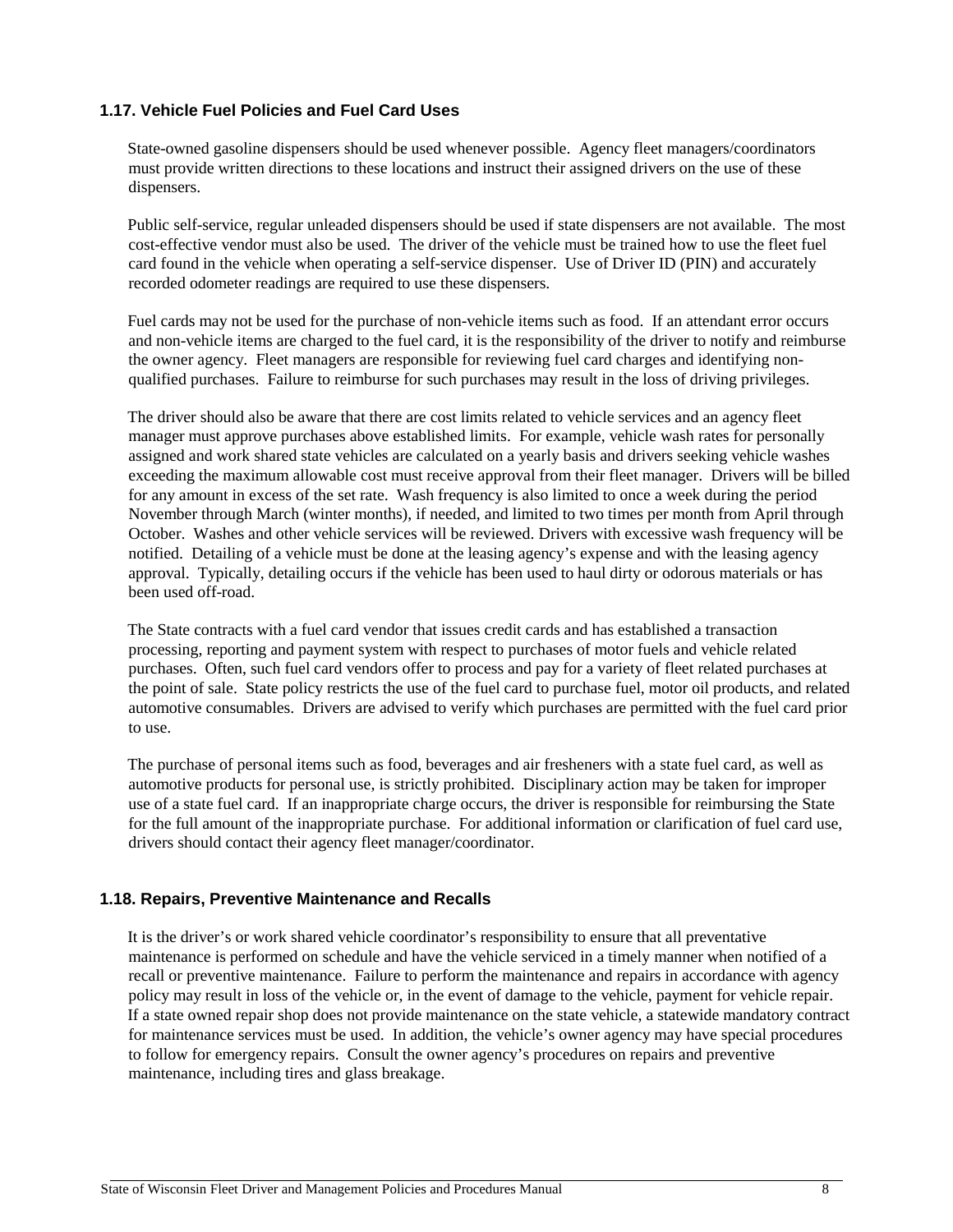The following types of services are available through mandatory statewide contracts for fleet related items. Consult the owner agency's procedures on making purchases from the mandatory state contracts.

- Tires: new, retread, service
- Auto, light truck: maintenance and repair
- Towing and storage
- Fleet maintenance referral
- Vehicle lease 30 or more days
- Rental passenger vehicles In state
- Rental passenger vehicles Out of state
- Glass repair or replacement

All drivers of state vehicles must know how to handle unscheduled emergency repairs. Instructions should be in the information/incident kit found in the state vehicle. If not available, contact the vehicle's owner agency to obtain a copy.

#### <span id="page-16-0"></span>**Vehicle Assignments**

#### <span id="page-16-1"></span>**1.19. Vehicle Assignment Regulations**

Employees should use a state vehicle whenever a vehicle is required and available for conducting official state business. The four categories of state vehicles are personally assigned, work shared, motor pool and qualified non-personal use vehicles. All restrictions relating to alcohol and drug consumption while using a state vehicle are strictly enforced under all categories of assignments.

All assignments will be approved or denied through the Vehicle Assignment Transfer (VAT) form, DOA3102 or equivalent (Appendix III). A VAT requesting personal assignment of a vehicle must be signed by the requesting agency head. The VAT must be submitted to the owner agency with a copy to the DOA Bureau of Enterprise Fleet Director for approval.

Special Needs Accommodation: State employees who, for health reasons, require a larger automobile or special equipment must forward a doctor's statement to the agency's ADA or Human Resources Coordinator. The agency's ADA or Human Resources Coordinator must review with their agency fleet manager the means to accommodate the need, and send an approval letter to the owner agency, if applicable.

#### <span id="page-16-2"></span>**1.20. Personally Assigned Vehicles**

An employee may be assigned an owned or leased state vehicle based upon job responsibilities, an approved driving record and whether there is a critical business need. Personal assignment of vehicles to individuals may be on an annual basis when not in conflict with collective bargaining agreements. Agency heads will monitor the assignment and use of vehicles by all their employees and vehicles may be reallocated from personally assigned status to work shared status at any time based on agency needs, subject to applicable provisions included in collective bargaining agreements.

The following guidelines are used to determine personal assignments and may be refined to meet the needs of the agency:

- Employee must need to use the vehicle for official state business 5-7 days per work week
- Vehicle requires special equipment not installable or transportable in a personal vehicle or making a state vehicle unsuitable for general use (e.g., law enforcement radios, sirens, lights)
- Employee is not headquartered near a motor pool or where a work shared vehicle is available
- Employee is required to be on-call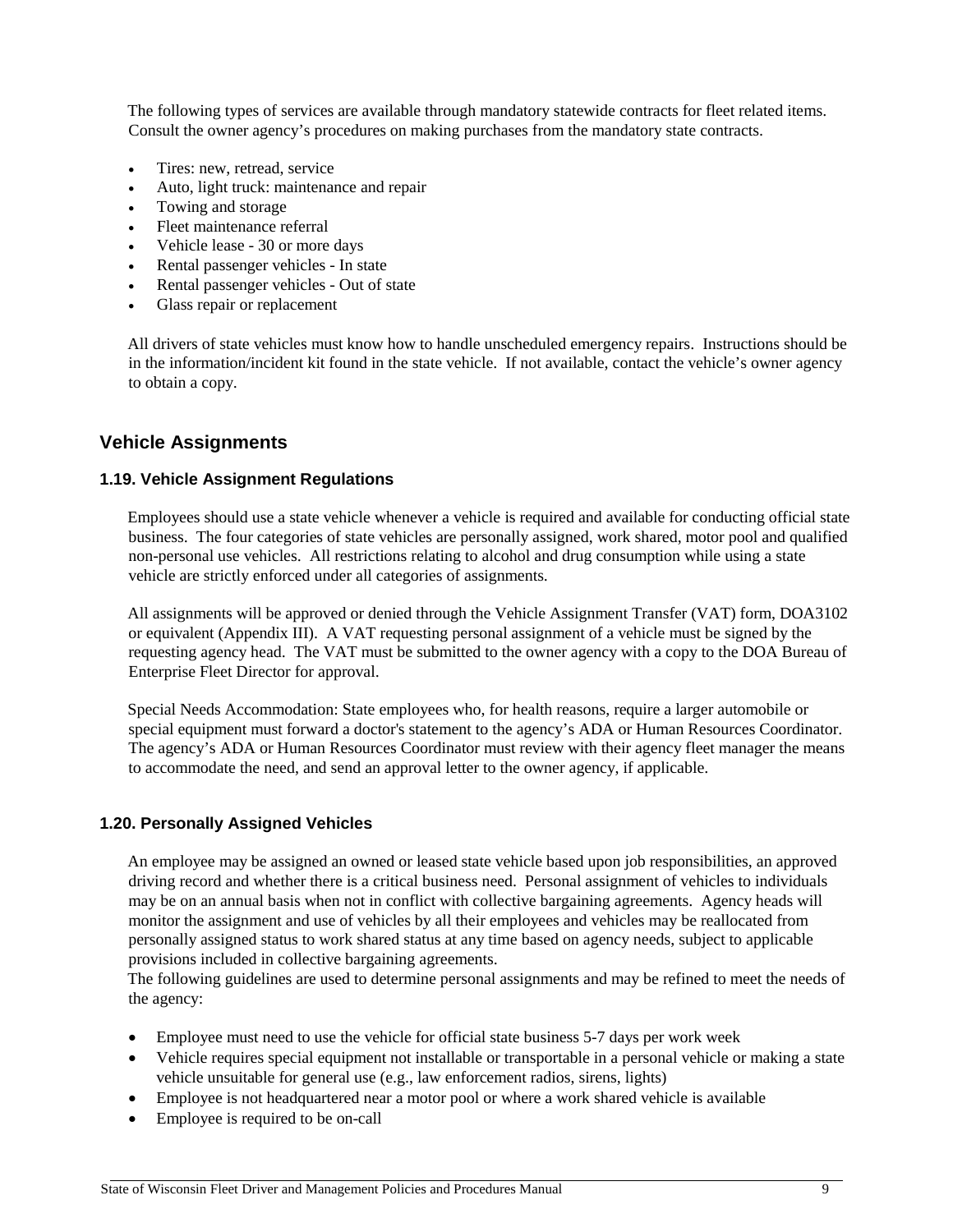When an employee with a personal vehicle assignment is on leave or no longer works for the agency, the vehicle should be made available to other agency employees for state business travel or returned to the owner agency.

#### <span id="page-17-0"></span>**1.21. Work Shared Vehicles**

Work shared vehicles are assigned among a group of state employees usually within a single funding source or an unrestricted funding source.

A work shared vehicle may not be used for personal travel such as commuting. A work shared vehicle may be taken home by a driver with prior approval by a supervisor if the employee is required to take the vehicle home for valid business needs of the agency. If a work shared vehicle is taken home more than once a month, the employee is required to reimburse the State for personal miles traveled. If a driver detects a problem with the vehicle or the vehicle is in need of maintenance, the driver must report the problem to the vehicle coordinator.

Upon learning of potential problems or abuse, owner or employing agency fleet staff shall investigate the situation. Based on the facts of the case, vehicle use privileges may be revoked or restricted, or individuals may be subject to discipline as determined by the vehicle owner agency or the employer agency.

#### <span id="page-17-1"></span>**1.22. Motor Pool Vehicles**

Motor pool vehicles are made available to all employees without regard to funding source and are billed back on a daily use basis to the appropriate funding source. If the employee needs to take a pool vehicle home overnight or on the weekend when the fleet office is not open for business, written authorization from a supervisor is required. If a driver detects a problem with the vehicle or the vehicle is in need of maintenance, the driver must report the problem to the vehicle coordinator.

#### <span id="page-17-2"></span>**1.23. Qualified Non-Personal Use Vehicles**

A limited number of state vehicles may be determined to be qualified non-personal use vehicles. Drivers of these vehicles are not required to reimburse the State for personal commuting miles. The agency head must identify the job classifications recommended to be designated as drivers of qualified non-personal use vehicles and a request submitted in writing to the DOA Secretary. A qualified non-personal use vehicle generally includes all of the following:

- Police or fire vehicles
	- − Vehicle is clearly identified and obvious
	- A license plate designating the vehicle as a police or fire vehicle is not sufficient designation
	- The employee must always be on call
	- Employee must be required by agency to use the vehicle for commuting
	- Employer must prohibit personal use other than commuting for travel outside of the officer or fire fighter's jurisdiction
- Unmarked law enforcement vehicles
	- − Agency must officially authorize personal use in writing such as commuting for law enforcement purposes
	- − Employing agency must be a governmental unit responsible for prevention or investigation of crime
	- − Vehicle must be used by a full-time law enforcement officer, (e.g., officer authorized to carry firearms, execute warrants and make arrests)
- An ambulance or hearse used for its specific purpose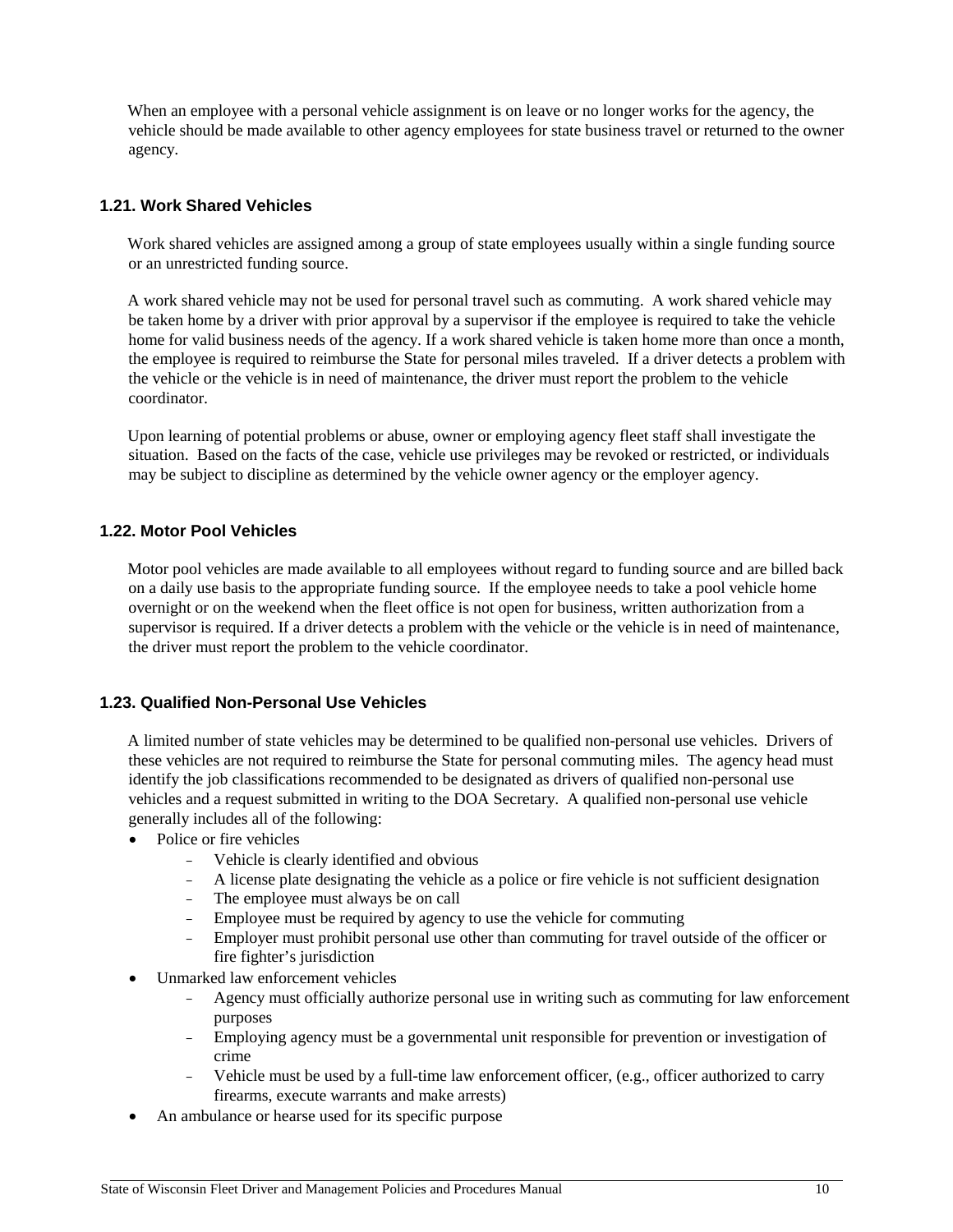- Any vehicle designed to carry cargo with a loaded gross vehicle weight over 14,000 pounds
- Delivery trucks with seating for the driver only, or the driver plus a folding jump seat
- A passenger bus with a capacity of at least 20 passengers used for its specific purpose
- School buses
- Specialized utility repair truck
- Truck (not van or pickup) designed to carry tools, equipment, etc.
	- Permanent interior construction, shelves, racks required.
	- Employer must require employee to commute for emergency call-outs to restore or maintain power services, i.e., gas, water, sewer.

#### <span id="page-18-0"></span>**1.24. Privately Owned Vehicles Used In State Business**

Privately owned vehicles may be used for official state business, but drivers are encouraged to use state vehicles whenever feasible. The reimbursement rates and rules for use of an employee's personal vehicle are defined in the UTSA.

If an employee desires to use a state vehicle and one is not available at the employee's agency fleet, they may contact the DOA Fleet (Madison area only). Non-availability slips will be issued if there are no state vehicles available at the employee agency fleet and the DOA Fleet (Madison area only). If no state vehicles are available and the driver receives a non-availability slip, the driver will receive reimbursement from the state for miles used for official state business. The reimbursement rules for use of an employee's personal vehicle are defined in the UTSA. When drivers use their private vehicle for state business, a Travel Expense Report, DOA-6107 or equivalent (Appendix XI) must be submitted in accordance with the policies of the employee's agency. When required, the non-availability slip must be attached to the driver's travel expense report. Requests for waiver of the non-availability criteria must be in writing to the DOA Secretary and must indicate specific reasons why the waiver should be granted. All non-availability slips must indicate the date of the request, the dates for which a pool vehicle was requested, and must be approved by the agency fleet manager/coordinator.

Disabled employees requesting a waiver from the non-availability slip requirements driving their own specially equipped vehicles must be authorized by the agency's ADA/human resources coordinator for a period of one year or less. Employees who are permanently disabled need to obtain a medical statement only once during their career in state service stating that they are permanently disabled; however, DOA reserves the right to review the permanency of determination.

#### <span id="page-18-1"></span>**Accidents and Liability**

#### <span id="page-18-2"></span>**1.25. Driver Procedure**

Drivers are responsible for immediately reporting all accidents or any damage to state vehicles to the agency fleet manager and to the appropriate agency/fleet coordinator or risk manager. Forms are provided for this purpose in the vehicle incident kit, DOA 6496 (Appendix VI). Reports must also be made to local law enforcement personnel. If all paperwork is not submitted in a timely manner, the claim may be denied and the agency is responsible for the cost of repairs.

The driver should consult with their agency fleet manager to confirm appropriate accident reporting procedure for their agency.

Each state vehicle has an accident kit in the glove compartment advising employees of the procedures to be followed in the event of an accident. All procedures included in the accident kit need to be followed.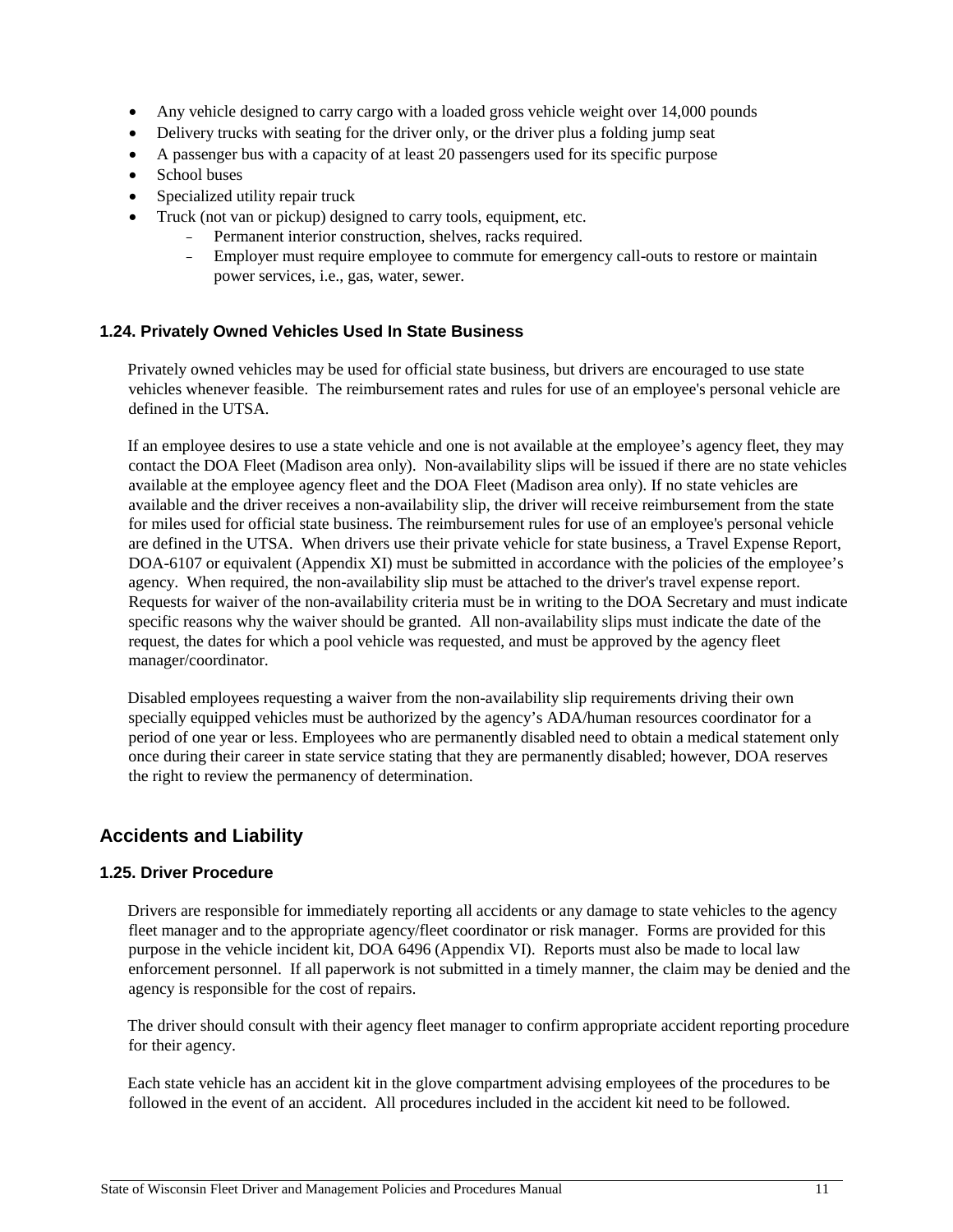According to the instructions in the kit, the driver of the state vehicle must follow these procedures after an auto accident involving a state vehicle:

- 1. Contact the nearest law enforcement agency to notify them of an accident.
	- Obtain relevant information required from other parties involved to complete the Accident/Incident Report, DOA-6496 or equivalent (Appendix VI).
	- Ask for the case number and when the police report will be available.
	- Driver is required to seek a police report for all vandalism or hit-and-runs that exceed \$200, accidents resulting in injuries, vehicle damage over \$1,000, and/or property damage over \$200.
- 2. Report the accident immediately to appropriate supervisor, agency fleet manager/coordinator and risk management staff.
	- If outside of normal business hours, leave a voice mail or send an e-mail to the owner agency fleet manager or BSRM with the following details: name, phone number, and a brief description of the loss.
	- If there is any bodily injury, immediately contact the Fleet Manager or DOA BSRM (608/2677395). If after hours or on the weekend, call and leave a message on voice mail with the driver's name and number where he/she can be reached.
- 3. Complete the Vehicle Accident/Incident Report Form DOA 6496 the same day including a supervisor signature and scope box checked and return to the agency risk manager or fleet coordinator within two (2) working days.
	- This accident report form may be found in the glove box of the vehicle, on the DOA web site [\(http://doa.wi.gov\)](http://www.doa.state.wi.us/) or may be obtained from the agency risk manager.
	- If the driver is unable to complete the accident report form, the supervisor is responsible for completing it. It is extremely important that the information is accurate and all blanks are filled in, including the driver and supervisor signatures.
	- If a state employee is injured, the appropriate workers compensation forms should be completed by the employee or the employee's supervisor if the employee is unable to complete the forms.
- 4. Obtain and submit a copy of the police report to the agency risk manager.
	- If the police do not respond or do not complete a Wisconsin Motor Vehicle Accident report, but there is an injury, vehicle damage of \$1,000 or more, or \$200 or more damage to government owned nonvehicle property, complete the Wisconsin Driver Report of Accident, DMV4002 (Appendix VII) found in the vehicle's glove box or on the Department of Transportation (DOT) web site [\(http://wisconsindot.gov\)](http://wisconsindot.gov/).
	- If the driver report form is not in the vehicle, it is available at any DMV or local law enforcement office. Mail the original form to DOT, a copy to your agency fleet manager and a copy to the vehicle owner agency along with the Accident/Incident Report.
- 5. Contact the vehicle owner agency. See agency procedures.

#### <span id="page-19-0"></span>**1.26. Property and Liability Protection**

The State is self-insured through its self-funded property and liability programs administered by BSRM. BSRM also administers the worker's compensation program for state employees injured while in the scope of their employment.

#### <span id="page-19-1"></span>**1.27. Worker's Compensation Coverage**

Injured state employees may use their health insurance, worker's compensation, or self-initiated litigation to recover damages against negligent third parties. Worker's compensation pays for medical expenses, hospital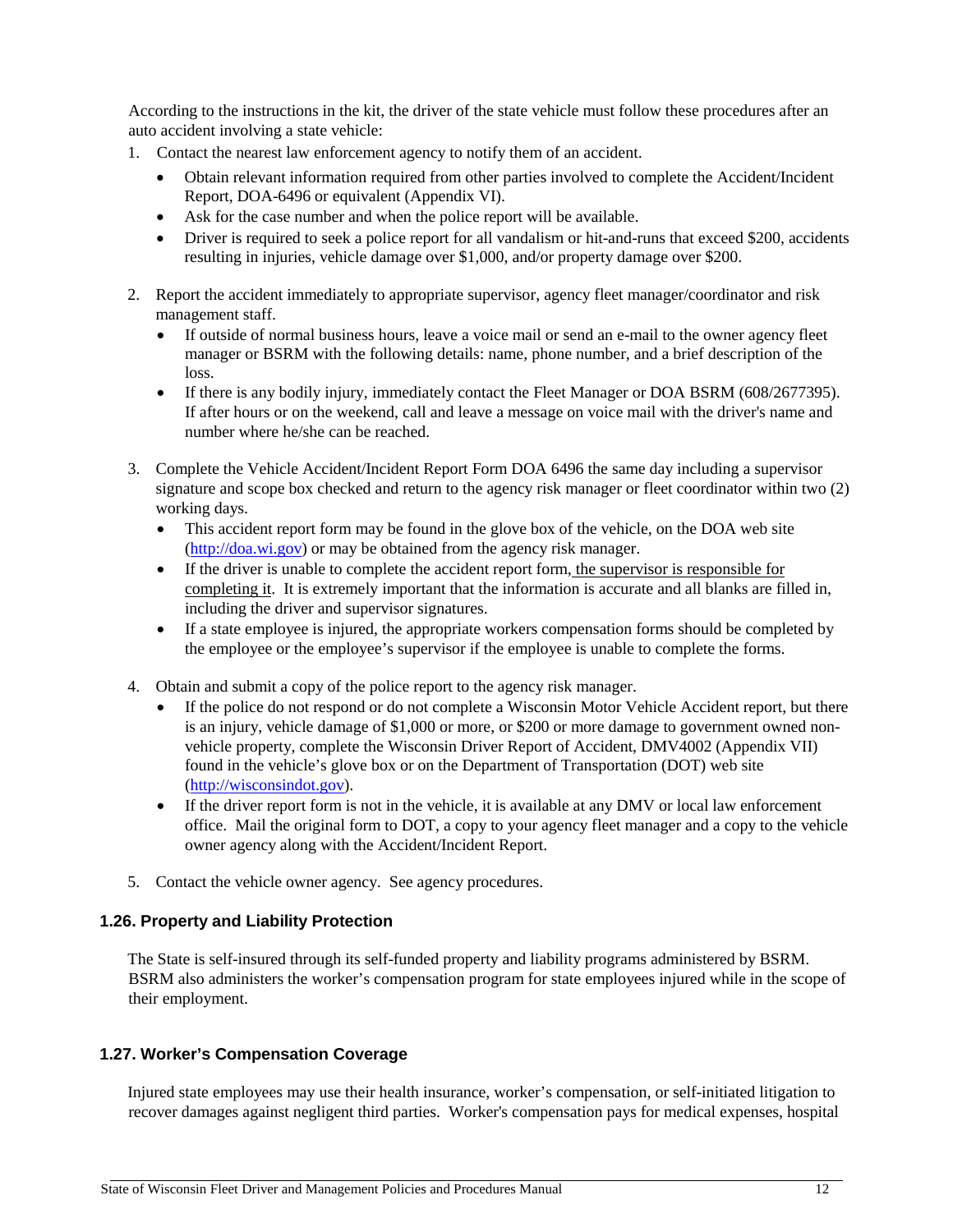expenses and loss of wages for state employees injured while in work status. There is no worker's compensation coverage when the employee is not in work status or is acting outside the scope of his/her employment.

#### <span id="page-20-0"></span>**1.28. Property Coverage – State-Owned and Leased Vehicles**

The Property Program covers loss to state property, which includes damage to state vehicles due to traffic crashes, vandalism, hail, etc. If another driver or a known party causes damage, the agency that owns the state vehicle will pursue subrogation. Damage to vehicles leased by the state from a private vendor for more than 30 days are also covered under the Property Program if the value of the leased vehicle is reported to BSRM.

Rentals of less than 30 days under the state's rental passenger vehicle contract include collision and liability coverage in the price of the rental and are handled by the contracted rental agency.

#### <span id="page-20-1"></span>**1.29. Liability Coverage**

Auto liability coverage is for claims in which a person driving a state vehicle in the scope of their state employment causes damage to a third party. Although a state vehicle may be damaged as well, only the damages to the third party are considered auto liability. For example, if a state vehicle backs into a privately owned vehicle in a parking lot, the damage to the state vehicle would be considered auto property and the damage to the other vehicle and/or injuries to the other driver and passengers would be considered auto liability. If a vehicle is rented under the state rental contracts, auto liability coverage is included in the rental fee. If the vehicle is leased, auto liability coverage is provided under the state's program. If a driver is traveling outside of Wisconsin, proof of insurance must be carried.

If a driver is traveling outside of the United States, the driver must consult their risk management office prior to driving or renting a vehicle. If the agency does not have a risk management office, the driver must consult BSRM. If a driver is travelling outside of the United States in a state vehicle, proof of insurance must be carried. If a driver is traveling outside of the United States, both auto liability and physical damage coverage must be purchased with the rental vehicle as well as carrying proof of insurance.

Coverage is provided on the authorized state driver/employee pursuant to Wis. Statute, s. 895.46, which provides liability protection for the negligent acts of its state officers, employees and agents while acting within the scope of their employment. Liability coverage is limited to \$250,000 per claimant per negligent state employee, as stated in s. 893.82, Wis. Stats. Claims that result from a state employee's actions in states other than Wisconsin are not subject to this statutory limit. There may be no state liability coverage if:

- An unauthorized driver of the state vehicle operates the vehicle, or
- An authorized driver of the state vehicle operates a work shared vehicle outside the scope of their employment.

In each of these cases, the driver may be personally responsible for the damages to any third party and may also be responsible for payment of damages to the state vehicle.

Any accident resulting in bodily injury to a third party should be reported immediately to law enforcement and the agency risk manager or the BSRM (608/267-7395) for assignment to the State's third party adjuster. The state driver should always convey the facts to any responding authority but should never admit fault at the accident scene. The adjuster may subsequently investigate the liability claim and handle all contacts with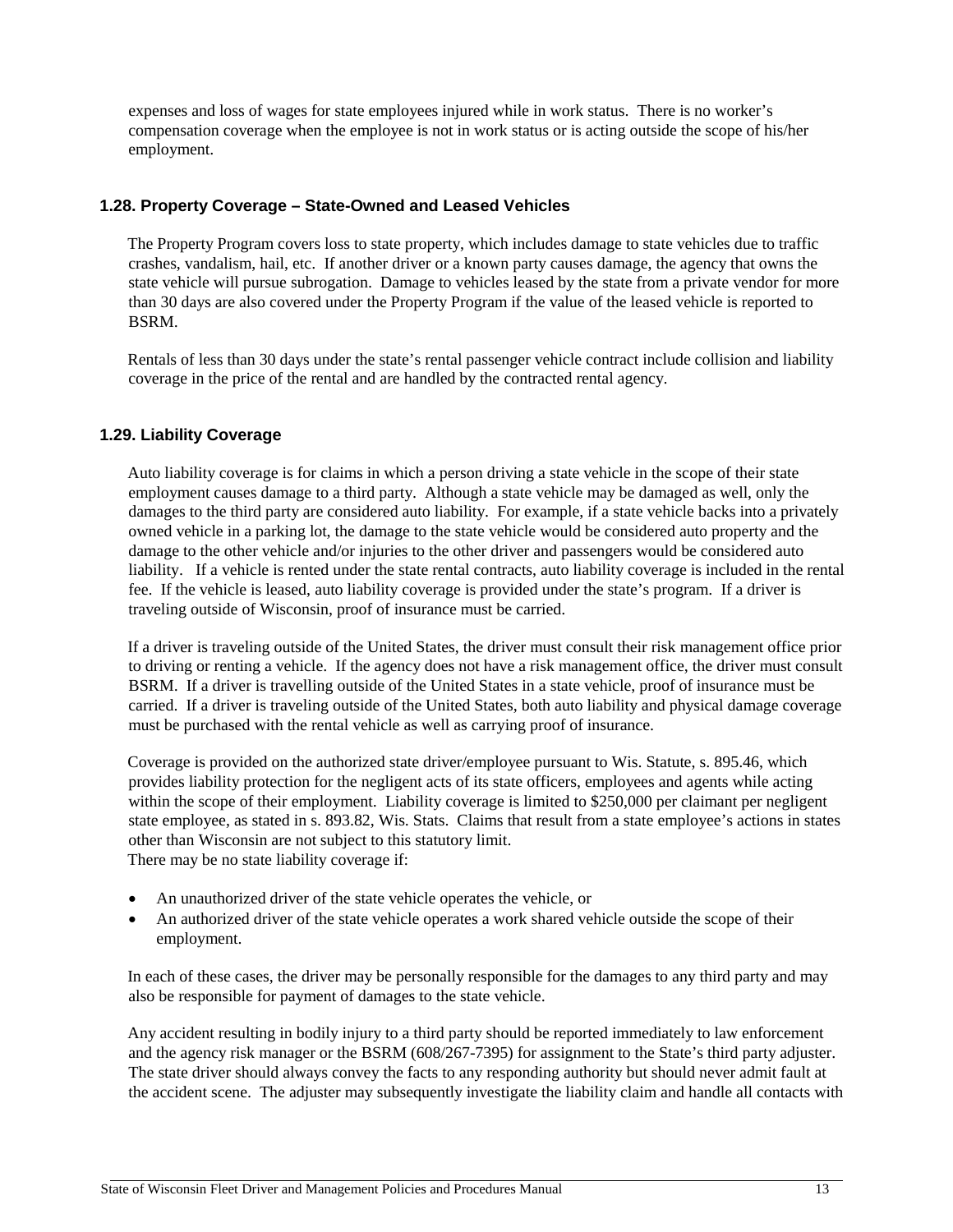the other party, their attorney and/or their insurance company and will make a recommendation to the BSRM and request authorization for a proposed settlement range, if appropriate.

#### <span id="page-21-0"></span>**1.30. Privately Owned Vehicles**

Damages to the employee's personal vehicle are covered by the employee's own auto insurance and the employee is responsible for the insurance deductible. Under no circumstances will the State's property program pay for the employee's vehicle repairs. It is the employee's responsibility to carry personal auto liability insurance. Recommended minimum limits of personal auto insurance coverage are \$100,000 for bodily injury per person, \$300,000 for bodily injury per accident when two or more people are injured, and \$50,000 for property damage per accident.

The employee's personal auto liability insurance also provides primary coverage for medical expenses incurred by other parties involved in an employee's at-fault accident, and primary coverage for repairs to other vehicles or property involved in an accident caused by the employee. The State liability program only provides coverage for amounts in excess of the employee's auto liability insurance if the state employee was negligent and within the scope of employment when the accident occurred.

Questions may be referred to the driver's agency fleet manager, agency risk manager or BSRM.

#### <span id="page-21-1"></span>**1.31. State Vanpool Program**

The State Vanpool Program operates outside of normal business hours and is open to state, private and federal employees commuting to Madison from outlying areas. Therefore, the state purchases liability insurance for the Vanpool through a commercial insurer. State employees participating in the Vanpool Program are considered to be outside the scope of their employment and consequently would not be covered by Workers Compensation if injured. The Property Program does cover damage to State Vanpool Program vehicles.

### <span id="page-21-2"></span>**Chapter Two: Fleet Management Policies**

#### <span id="page-21-3"></span>**Fleet Manager Responsibilities**

#### <span id="page-21-4"></span>**2.1. Department of Administration Responsibilities**

Under s. 16.04, Wis. Stats., DOA is assigned the following responsibilities for managing all state vehicles:

- Develop uniform state policies and guidelines for vehicle acquisition, use, and maintenance.
- Keep up-to-date records on operational costs, vehicle performance evaluations and replacement of vehicles.
- Screen all requests for additional or replacement vehicles prior to forwarding those requests to the Governor for approval.
- Maintain an inventory of all state vehicles.
- Review agency records relating to fleet operations and the use of state vehicles on a semi-annual basis.

The DOA Division of State Agency Services performs these responsibilities.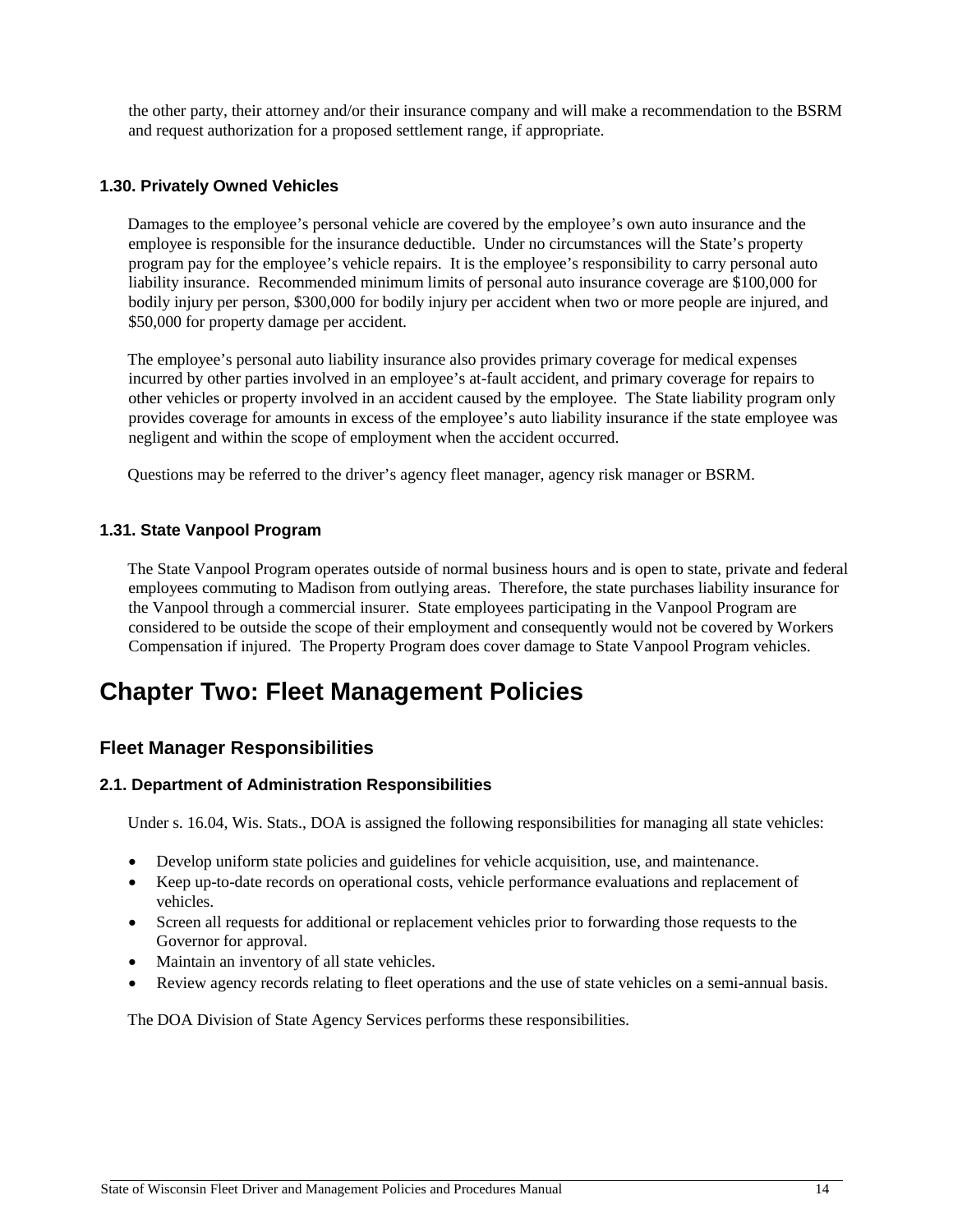#### <span id="page-22-0"></span>**2.2. Agency Responsibilities**

State agencies authorized by DOA under s. 16.04(2), Wis. Stats., to manage and operate state vehicles must adhere to the Fleet Driver and Management Policies and Procedures. The DOA Secretary must authorize any deviations from these policies in writing prior to any use of any state vehicle in a manner which does not adhere to the policies and procedures. A state agency authorized to operate state vehicles must have an employee designated to perform a minimum of two of the following three levels of fleet administration: Fleet Manager, Fleet Coordinator, Driver Supervisor.

#### <span id="page-22-1"></span>**2.3. Fleet Manager**

An agency that controls the deployment of owner agency vehicles acquired with agency/campus funds must employ a fleet manager. Fleet managers are responsible for the following:

- Designate and review vehicle assignments
- Establish maintenance procedures
- Evaluate and recommend vehicle procurement needs
- Identify surplus vehicles for sale disposition
- Maintain vehicle history records
- Maintain records
- Monitor direct and indirect fleet costs
- Maintain fleet required data

#### <span id="page-22-2"></span>**2.4. Fleet Coordinator**

Agency fleet coordinators are the owner agency's representatives and assist in carrying out the fleet manager's duties at a local level. Fleet coordinators in a non-owner agency also act as the agency's central point of contact regarding fleet administration. An agency or agency sub-unit that operates leased vehicles must designate one of their employees to perform the minimum administrative requirements contained in these policies for using state vehicles. The fleet coordinator also interprets fleet policies and provides assistance to administrators and drivers regarding these policies. Fleet Coordinators are responsible for the following:

- Authorize the use of state vehicles
- Ensure adherence to fleet maintenance procedures
- Communicate and forward information regarding vehicle needs to fleet managers/drivers/supervisors
- Identify underutilized/replaceable vehicles
- Monitor vehicle use (e.g., mileage logs)
- Monitor costs that must be reimbursed to the State by the employee
- Investigate citizen driver complaints
- Assist in obtaining missing or erroneous driver reports

#### <span id="page-22-3"></span>**2.5. Driver Supervisor**

The supervisor of a driver is responsible for the following:

- Maintain up-to-date knowledge of fleet policies and procedures
- Educate their staff/drivers of all policies and procedures
- Ensure completion of initial Vehicle Use Agreement for their employees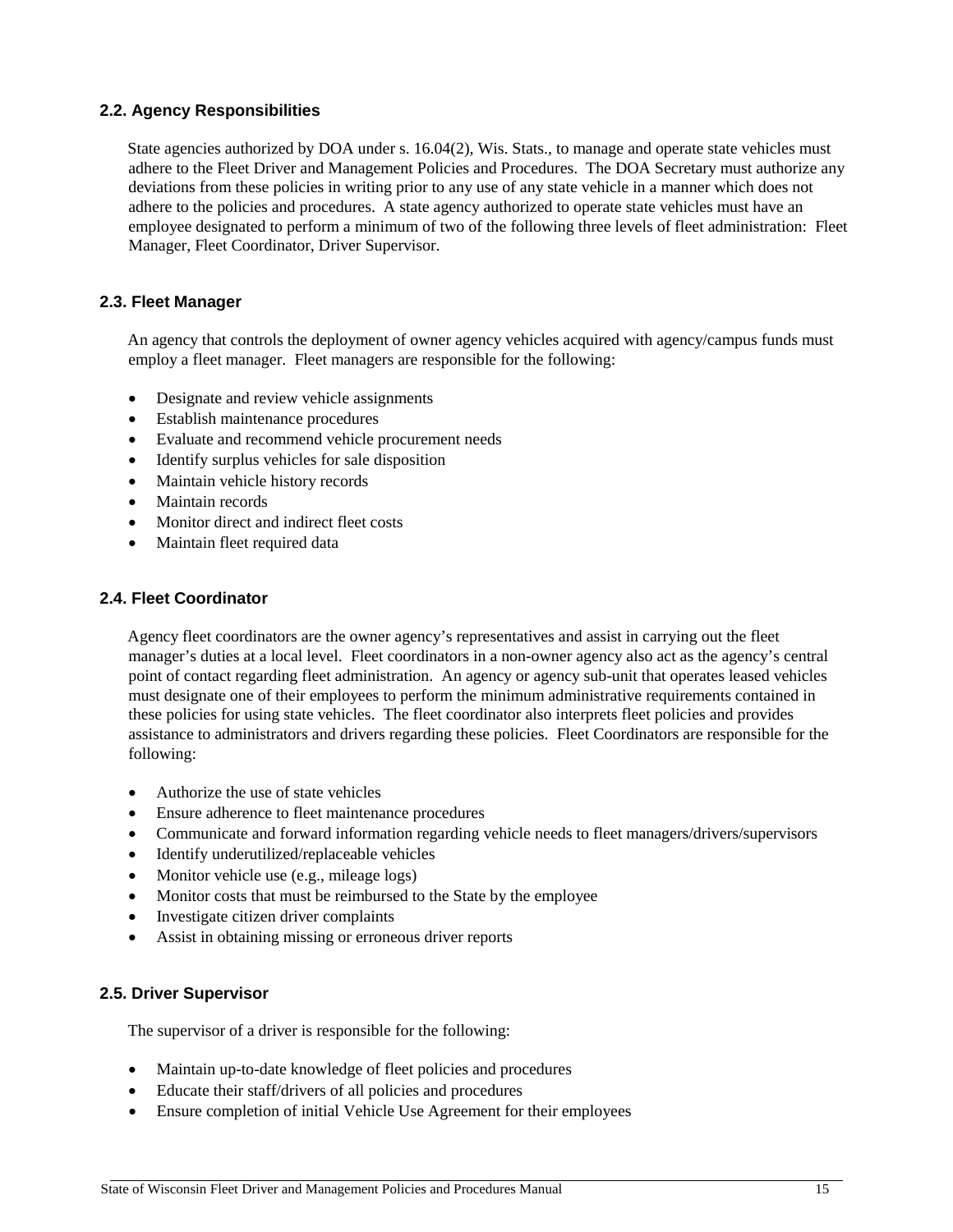- Submit requests for a vehicle assignment
- Manage mileage envelopes/logs including a review of personal use

#### <span id="page-23-0"></span>**2.6. Required Training**

Once every two years fleet managers/coordinators will be required to attend Fleet Management Training held by DOA Division of State Agency Services. This training will review for fleet manager/coordinators current Fleet Driver and Management Policies and Procedures.

#### <span id="page-23-1"></span>**Driver Management**

#### <span id="page-23-2"></span>**2.7. Approving Vehicle Use Agreements**

Prior to operating any state-owned vehicle, a driver (see Chapter One, 1.1.) must have a signed and approved Vehicle Use Agreement Form (VUA), DOA-3103 or equivalent (Appendix I). An employee is prohibited from operating a state vehicle until the VUA is authorized by the employing agency fleet manager/coordinator and kept on file for annual review. A driver should expect a minimum of two weeks for processing and the driver is responsible for verifying approval/denial with the fleet manager/coordinator.

The VUA contains a provision signifying that the driver has been given a copy of the Fleet Driver and Management Policies and Procedures Manual and the driver acknowledges an understanding of and future compliance with the directives in the manual. The manual is also available on the DOA web page [\(http://doa.wi.gov\).](http://www.doa.state.wi.us/) Supervisors should assure that drivers have access to the policy manual. The VUA also requires the driver's license number and informs the driver of their obligation to inform their supervisor and agency fleet manager/coordinator in writing whenever they become disqualified under these policies. New drivers must receive an orientation from their supervisor. At a minimum the orientation will include personal use rules, fueling procedures, monthly reporting, repair/maintenance procedures, accident reporting and safety. The driver supervisor reviews and approves the VUA and forwards the form to the employing agency fleet manager/coordinator.

The fleet manager/coordinator from the employing agency should methodically review the submitted VUA. Approval or denial of the application is based on, but not limited to, the minimum standards for driving a state vehicle (see Chapter One, 1.1.) and driver disqualification (see Chapter One, 1.3.). A driver will be rejected for failure to meet these standards. The applicant's Department of Transportation (WisDOT) driver record must be reviewed. To obtain the abstract the fleet manager/coordinator must submit to the WisDOT the prospective driver's full name, driver license number, date of birth and the state where the driver license was issued.

Agency fleet managers/coordinators should consult with their risk managers regarding any requests for exceptions to the minimum standards or driver disqualification requirements (see Chapter One, 1.1. and 1.3.).

Fleet managers/coordinators should also be aware that based on the type of vehicle being driven, special training and/or licensing may be required prior to vehicle use. For example, training is required for driver certification for the operation of twelve and 15 passenger vans (see Chapter One, 1.4.). Commercial Drivers Licenses (CDL) are also required for certain state positions (see Chapter One, 1.5.). Fleet managers/coordinators are responsible for confirming that training is complete before approving a VUA.

Only after a complete review, the fleet manager/coordinator shall indicate their decision on the form and send a copy of the form to the owner agency fleet manager and the agency risk manager. The owner agency will enter the driver in statewide data system.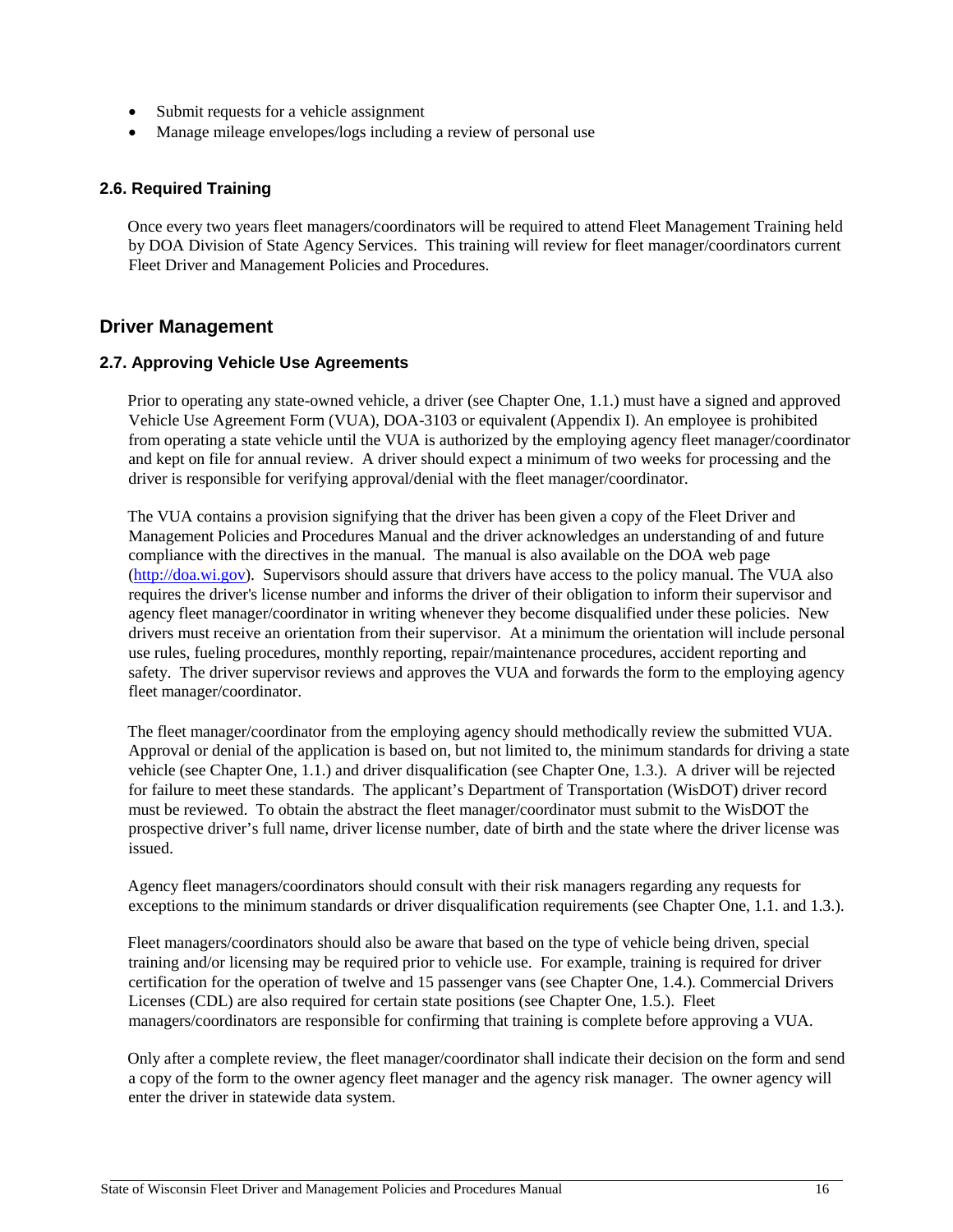#### <span id="page-24-0"></span>**2.8. Monitoring Vehicle Use Agreement**

Each year, a review of all driving records of employees with active Vehicle Use Agreements will be conducted. An employee who, as a result of the review, no longer meet minimum standards for driving a state vehicle shall have his/her agreement voided and their driving privileges suspended until such time that he/she can demonstrate meeting the standard.

If an employee is denied use of a state vehicle due to an unacceptable driving record and travel is required, the employee (who must hold a valid operator's license) may use his/her personal vehicle and be reimbursed for mileage. Reimbursement will be at the rate equal to the full business mileage reimbursement rate established for an employee required to use their personal vehicle on state business set in the current UTSA (Appendix II).

See Chapter One, 1.3., for driver policies related to driver disqualification.

#### **2.9. Personal Use of State Vehicles**

See Chapter One, 1.7., for driver policies related to personal use of state vehicles.

#### **2.10. Political Use of State Vehicles and Aircraft**

See Chapter One, 1.8., for driver policies related to political use of state vehicles and aircraft.

#### **2.11. Incidental Travel and Stops**

See Chapter One, 1.9., for driver policies related to incidental travel and stops.

#### **2.12. Reimbursing Personal Miles to the State**

See Chapter One, 1.10., for driver policies related to reimbursing personal miles to the State.

#### <span id="page-24-1"></span>**Vehicle Management**

#### <span id="page-24-2"></span>**2.13. Vehicle Assignments**

Fleet managers/coordinators are mandated to monitor the assignment and use of vehicles by all agency employees on a semi-annual basis, or more frequently, if necessary. Fleet managers/coordinators must also keep records up-to-date upon notice of a change in vehicle status. The review should specifically examine the distribution of vehicles that are assigned as work shared, personally assigned, motor pool or non-qualified personal use. All changes of assignment for vehicles must be done using the Vehicle Assignment Transfer (VAT) form, DOA-3102 or equivalent (Appendix III) and be submitted to the owner agency with a copy to the DOA Bureau of Enterprise Fleet Director.

In addition to determining assignment type, fleet managers/coordinators review and ensure the appropriate size of the vehicle and make a recommendation to their agency head for approval. Restrictions are set in the Vehicle-Procurement Information Memorandum (PIM) issued by the State Bureau of Procurement, stating it is the responsibility of every agency to review and restrict the assignment of vehicles. The PIM is available at http\\doa.wi.gov keyword: procurement. The vehicle size must be based on the number of passengers in the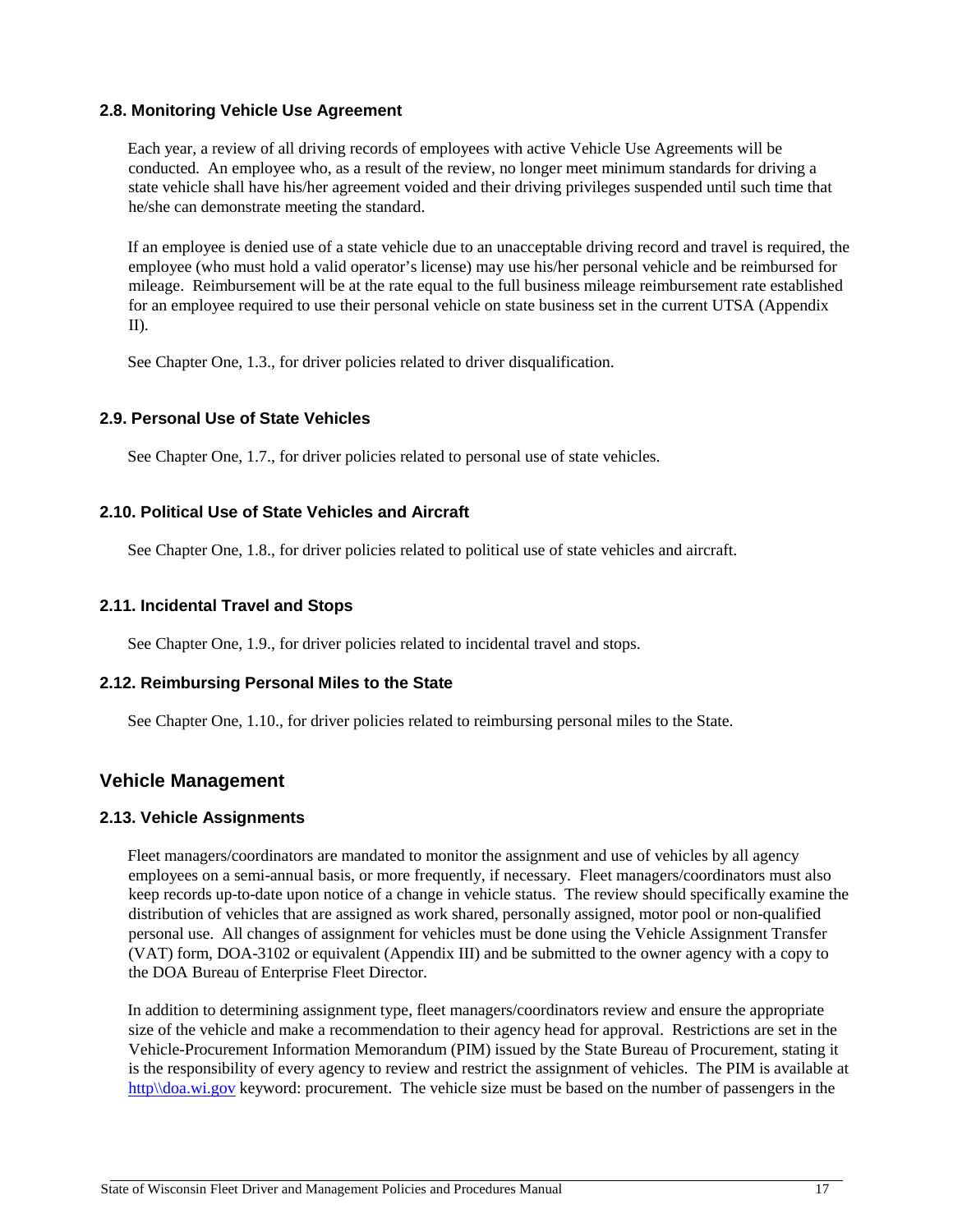vehicle and the amount of equipment or luggage being carried. Medical necessity is the only other reason a larger vehicle may be assigned and must be approved by the agency fleet manager.

Disabled employees seeking a waiver from the non-availability requirements for driving their own specially equipped vehicles must be authorized by the agency's ADA/human resources coordinator on how to accommodate the need. Employees who are permanently disabled need to obtain a medical statement only once during their career in state service, stating that they are permanently disabled; however, DOA reserves the right to review the permanency of determination. These drivers will be reimbursed at the "full rate" set in the current UTSA (Appendix II).

#### <span id="page-25-0"></span>**2.14. Personally Assigned Vehicles**

All assignments will be approved or denied through the Vehicle Assignment Transfer (VAT) form, DOA3102 or equivalent (Appendix II). VATs requesting Personal Assignment of a vehicle must be signed by the requesting agency head. The VAT must be submitted to the owner agency with a copy to the DOA Bureau of Enterprise Fleet Director for approval. All rules relating to personal use of the state vehicle are strictly enforced.

See Chapter One, 1.20., for driver policies related to personally assigned vehicles.

#### <span id="page-25-1"></span>**2.15. Work Shared Vehicles**

Work shared vehicles must have a designated coordinator who is responsible for scheduling use of the vehicle(s), maintenance and repair, maintaining the Assigned Vehicle Log, DOA-3472 or equivalent (Appendix III), and ensuring compliance with state fleet policies. Reassigning work shared vehicles requires the fleet manager/coordinator to file a VAT with the owner agency. Agencies should attempt, when feasible, to reassign personally assigned vehicles and consolidate shared vehicles into pools to minimize the need for additional vehicles. All requests for reassignments must be reviewed and authorized by the DOA Bureau of Enterprise Fleet Director.

See Chapter One, 1.21., for driver policies related to work shared vehicles.

#### <span id="page-25-2"></span>**2.16. Motor Pool Vehicles**

Fleet managers/coordinators managing a motor pool have added responsibilities because many drivers use the vehicles. Each driver using a pool vehicle must meet the minimum standards for driving a state vehicle and have an approved VUA on file. It is the responsibility of the fleet manager/coordinator to ensure maintenance and manufacturer recall repairs are complete.

Pool vehicles are to be reserved and issued to drivers by their agency dispatcher. A record must be made of each pool vehicle trip with beginning and ending mileage noted. The agency dispatcher ensures that the driver is authorized to travel and has obtained a supervisor signature. A supervisor always must approve use of the vehicle by an employee. Vehicle assignment will be the smallest available vehicle based on the number of occupants and equipment/luggage to be carried.

Pool vehicles are subject to an annual review based on the breakeven mileage criteria determined by the DOA Secretary. Exceptions to the breakeven mileage criteria may be granted upon recommendation of an agency head and with written approval of the DOA Secretary. The number of vehicles assigned to a motor pool may increase or decrease to achieve optimum resource allocation.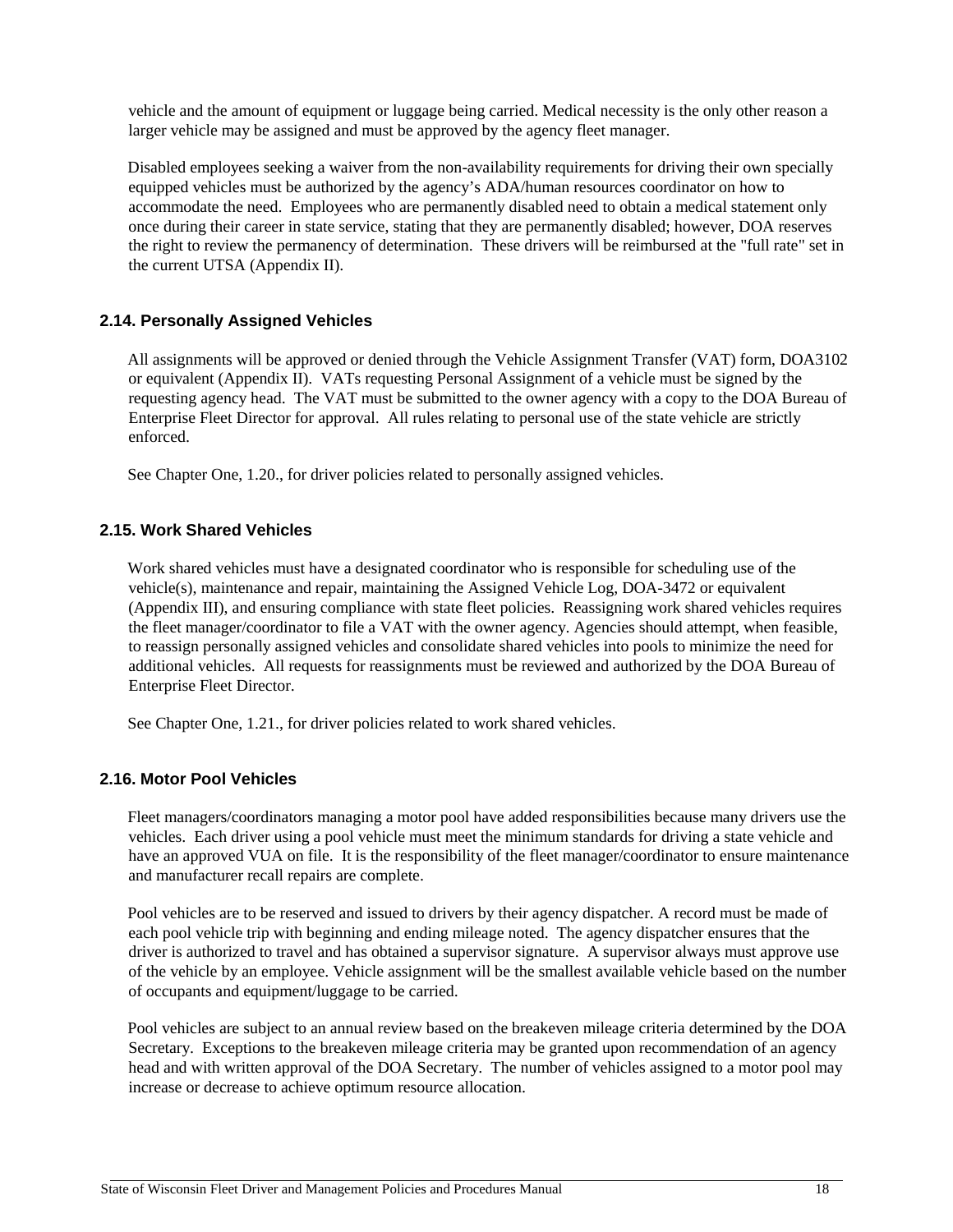See Chapter One, 1.22., for driver policies related to motor pool vehicles.

#### **2.17. Qualified Non-Personal Use Vehicles**

See Chapter One, 1.23., for driver policies related to qualified non-personal use vehicles.

#### <span id="page-26-0"></span>**2.18. Vehicle Maintenance Policies**

Fleet managers will develop and maintain a preventative maintenance program and procedures for unscheduled maintenance for the state vehicles owned by their agencies. Fleet coordinators will follow established policies and programs and manage maintenance. Supervisors will ensure compliance by drivers for maintenance related issues.

State vehicles must be serviced and maintained according to factory recommendations and the owner agency fleet manager must produce a maintenance schedule. Agency fleet managers/coordinators are responsible for scheduling service and maintenance on pool vehicles. Drivers are responsible for service and maintenance of personally assigned vehicles and agency fleet managers/coordinators for work shared vehicles. Mileage accumulated during this endeavor shall be considered business mileage. An authorized dealer shall do warranty work.

When a driver/fleet coordinator has been notified of any type of needed repair, including recall, warranty, maintenance and body repair, it is their responsibility to have the vehicle serviced in a timely manner. Failure to perform needed repairs may result in a loss of the vehicle, or in the event of damage to the vehicle the agency/driver may be subject to payment for vehicle repair. When notified by the fleet manager/coordinator of a driver's failure to comply with required repair procedures, it is the responsibility of the driver's supervisor to immediately contact the driver and ensure compliance.

Generally, maintenance is authorized through a managed maintenance contractor, a State service facility or purchase order. Only in an emergency situation may vehicle maintenance be secured with a personal credit card or cash. If maintenance is paid through purchase order, vendors must be selected from the SBOP Statewide Bulletin for Vehicle Maintenance Service. If cash is used, an original receipt must be submitted to the agency supervisor with a travel voucher to secure a reimbursement approval along with justification for the repairs. Fleet managers/coordinators are advised to consult with the SBOP (608/2662605) for the appropriate procedures to follow. State Purchasing Cards (P-Cards) are not to be used for vehicle expenses.

Vehicle maintenance and repairs for automobiles and light trucks must be secured through purchase order if a managed maintenance contractor is not used. All receipts for service outside of a managed maintenance contractor should be signed and retained by the driver who is then responsible for turning in those receipts either:

- At the end of their pool reservation, or
- At the end of each month with their assigned vehicle log forms and mileage envelopes.

The appropriate fleet manager/coordinator/supervisor is to review the maintenance tickets and reports. Drivers who have turned in questionable or unnecessary maintenance expenses must be contacted for further investigation and possible reimbursement to the vehicle's owner agency. Failure to reimburse may result in the loss of driver privileges.

The driver should also be aware that there are cost limits related to vehicle services and an agency fleet manager must approve purchases above the limits. For example, vehicle wash rates for personally assigned and work shared state vehicles are calculated on a yearly basis and drivers seeking vehicle washes exceeding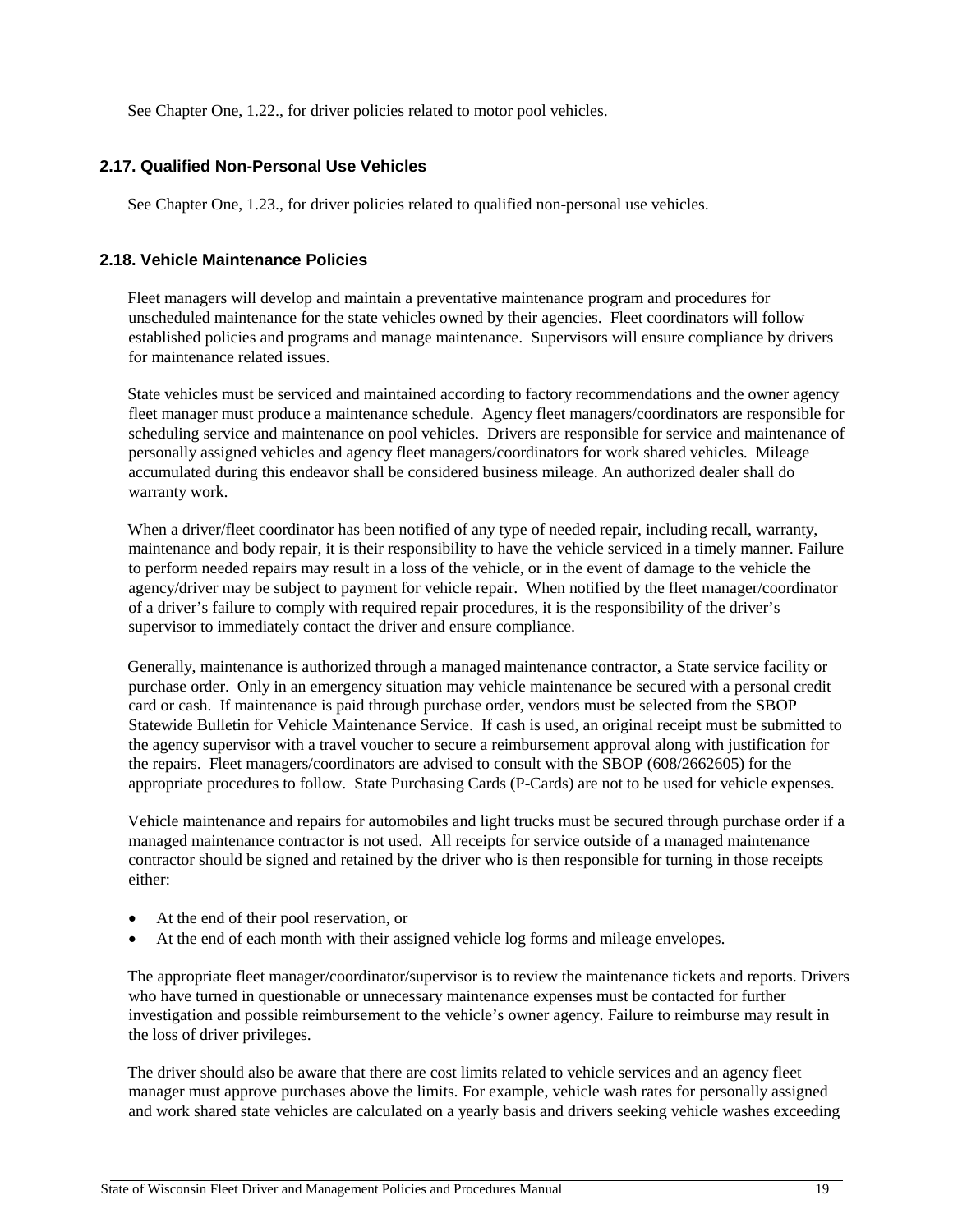the maximum allowable cost must receive approval from their fleet manager. Drivers will be billed for any amount in excess of set rate. Wash frequency is also limited to once a week, if needed, November through March (winter months) and limited to two times per month April through October. Washes and other vehicle services will be reviewed. Drivers with excessive wash frequency will be notified. Detailing of a vehicle must be done at the leasing agency's expense and with agency approval. Typically, detailing occurs if the vehicle has been used to haul dirty or odorous materials or has been used off-road.

Receipts for vehicle maintenance do not need to be turned in by the driver if they are using the state contracts for managed maintenance services. All maintenance and repairs must be tracked for each vehicle in the fleet. This is done electronically through a maintenance contractor or through retention of hard copies of bills and work orders. If a managed maintenance contractor is used, they will track all costs through their vendor network and report them on a monthly basis to the owner agency fleet manager. If a managed maintenance contractor is not used then copies of receipts and/or work orders must be retained and forwarded at the end of their pool reservation, or at the end of each month with their assigned vehicle log forms and mileage envelopes.

Fleet managers/coordinators/supervisors are responsible for ensuring vehicles are maintained and confirming their drivers understand the importance of the maintenance function and accept their responsibility in helping to maintain the vehicles that they drive. All drivers should be educated to increase their awareness of the vehicle's daily performance.

#### **2.19. Vehicle Fuel Policies and Fuel Card Uses**

See Chapter One, 1.17., for driver policies related to vehicle fuel policies and fuel card uses.

#### <span id="page-27-0"></span>**2.20. Plain Plate Requirements**

All state vehicles are required to have red state-owned license plates with the exception of vehicles authorized by DOA; for instance, undercover law enforcement. Any deviation from this policy requires written request from the agency head and authorization from the DOA Bureau of Enterprise Fleet Director.

#### <span id="page-27-1"></span>**Accidents and Emergencies**

#### **2.21 Driver Procedures**

See Chapter One, 1.25., for driver policies related to driver procedures.

#### <span id="page-27-2"></span>**2.22. Agency Risk Manager or Repair Coordinator**

The agency risk manager or repair coordinator is responsible for submitting the following information to the owner agency, which handles the property claim and submits it to BSRM for payment if over \$500:

- Police report or DOT Driver Report of Accident Form, MV4002 (Appendix VII)
- Vehicle Accident/Incident Report Form, DOA-6496 (Appendix VI)
- Photographs of damage (if photos were taken)
- Two written estimates: If vehicle is totaled, documentation should also be submitted which supports the actual cash value of the vehicle.
- For property claims, one signed Proof of Loss Form, DOA-6413 or equivalent (Appendix VIII)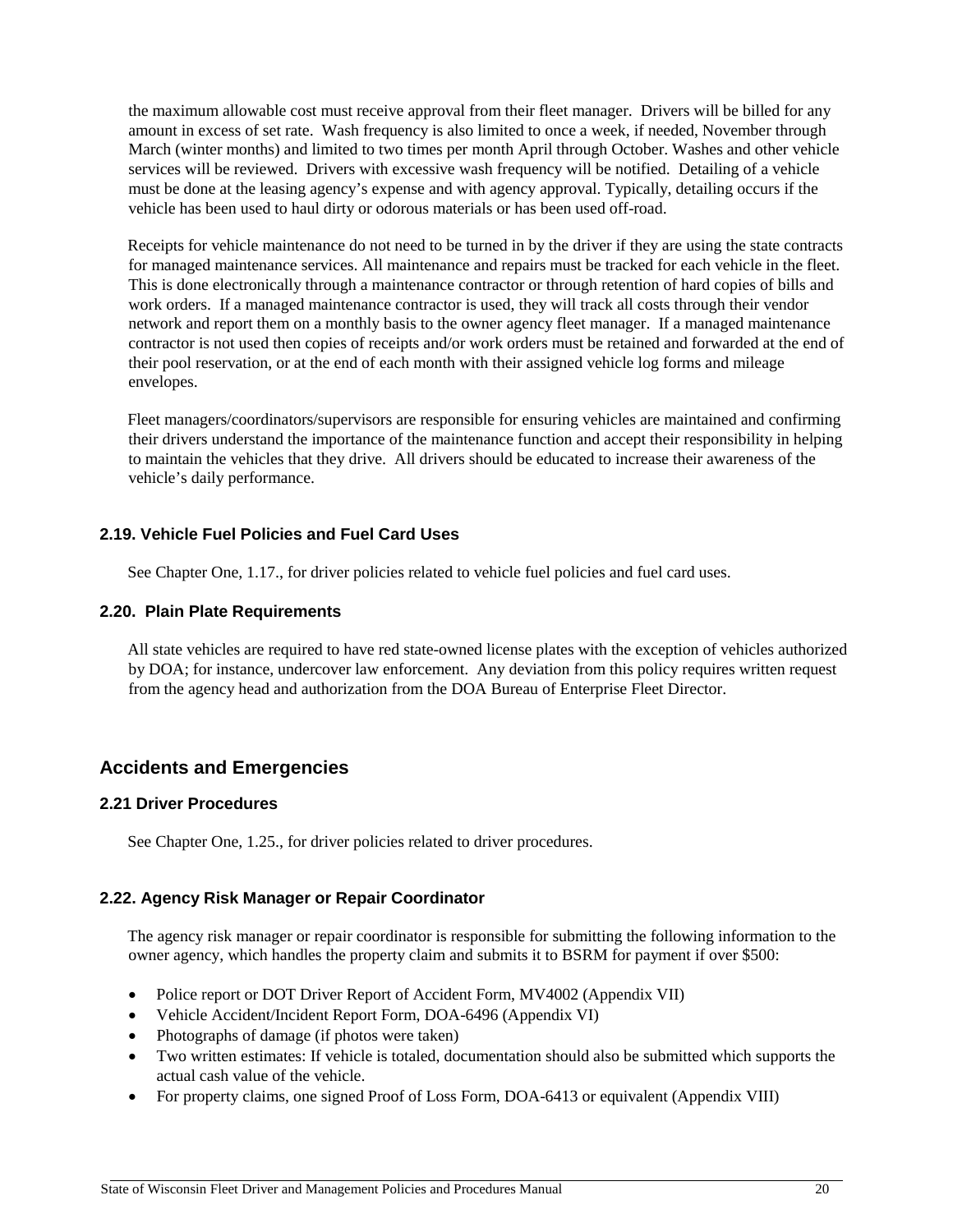#### <span id="page-28-0"></span>**2.23 Repair/Accident Coordinator Procedure**

In the event of an accident, the repair/accident coordinator is responsible for the follow up and approval of repairs of the agency owned state vehicle and must adhere to the following steps:

- 1. Check to see that a police report is completed on vehicle damage over \$1,000, property damage over \$200, injuries, or hit and run damage/vandalism over \$200.
- 2. Contact driver with a policy and procedures instruction sheet
- 3. Inform driver to complete Accident/Incident Form, DOA-6496 or equivalent (Appendix VI), and return it within 48 hours of the accident. Copy sent to owner agency and also to BSRM if it is an injury case. Failure to report in a timely manner may result in loss of vehicle or incurring repair costs.
- 4. Request/receive police report from the appropriate police department(s) for all cases.
- 5. Inform driver to get two estimates. The repair coordinator or managed maintenance contractor can assist in recommending vendors.
- 6. Forward estimates to owner agency.
- 7. Owner agency reviews estimates and provides authorization to proceed with repairs.
- 8. Follow up with a call/email to driver requesting more information, if needed.
- 9. Follow up with a call/email to driver and supervisor if problems arise.
- 10. Follow up with driver and supervisor every ten to 15 days on status of the repairs.
- 11. Compare invoice to estimate final invoice from repair shop.
- 12. Compares invoice to estimates and approve invoice, submit final packet to agency risk manager who will send to the BSRM.

#### <span id="page-28-1"></span>**2.24. Driver Claims-Recovery of Losses**

Injured state employees may use their own health insurance, worker's compensation, or litigation on their own to recover damages against negligent third parties in a case with an injury.

#### <span id="page-28-2"></span>**Auto Claim Reporting – Property**

Auto property claims over the \$500 deductible are to be finalized and filed with BSRM within 90 days from the date of loss. Claims submitted beyond 90 days may not be honored. Auto property claims of over \$10,000 should be immediately reported to the agency risk manager and/or BSRM to determine if assignment to the State's third party adjuster is necessary. If outside of normal business hours, leave a voice mail or send an email to BSRM or the agency risk manager or fleet manager with the following details: name, phone number, and a brief description of the loss.

For claims that will not be finalized within 90 days from date of loss and are not assigned to the State's third party adjuster, an agency should instead submit to BSRM a written statement putting BSRM on notice of the claim with an explanation as to why the claim is not finalized.

State auto property coverage pays the lower of either the cost to repair or the actual cash value of the vehicle on the date of loss, less the applicable deductible. Repairs should be supported with two (2) estimates and any sales tax must be deducted. Betterment or upgrades are not covered and such costs should be deducted from the claim. Actual cash value (ACV) is determined by the trade-in value listed in the National Automobile Dealers Association (NADA) Official Car Guide or comparable source, adjusted for mileage minus salvage.

#### <span id="page-28-3"></span>**Auto Claim Reporting – Liability**

Auto liability claims should be concluded and submitted by an agency to BSRM within 120 days from the date of loss, as provided by s. 893.82, Wis. Stats. Prompt settlement will also result in less cost and greater satisfaction for the claimant. Any accident resulting in bodily injury to a third party should be reported immediately to the agency risk manager and/or BSRM for assignment to the third party adjuster. If outside of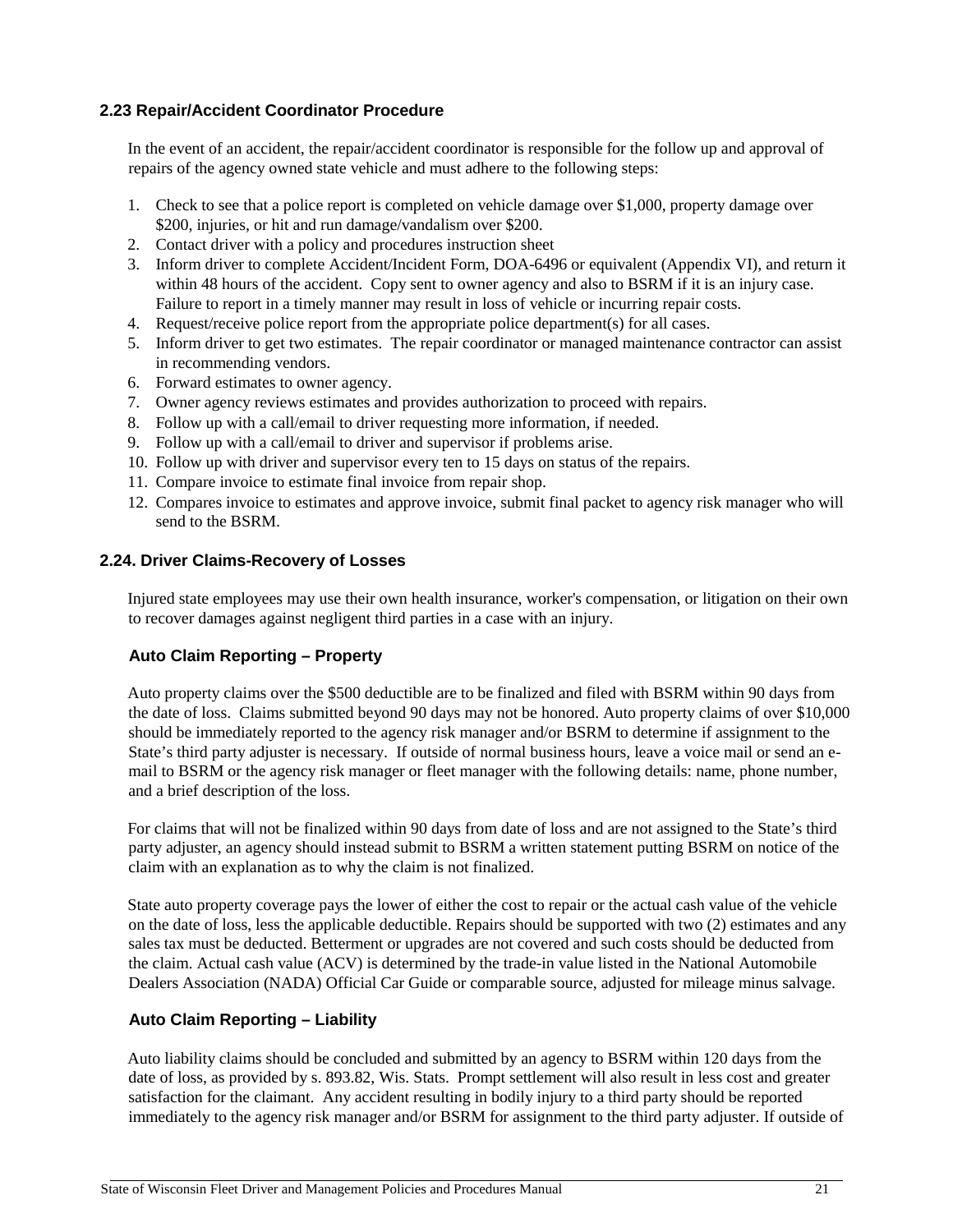normal business hours, leave a voice mail or send an e-mail to BSRM with the following details: name, phone number, and a brief description of the loss.

The third party adjuster is responsible for performing the investigation and handling all contacts with the claimant, attorney and/or insurance company. The adjuster will make a recommendation to the BSRM and request authorization for a proposed settlement range, if appropriate.

State liability coverage pays the lower of two (2) estimates. The vehicle is considered totaled if the lower estimate exceeds the retail value listed in the NADA Official Car Guide or comparable source, adjusted for mileage and salvage value.

If the third party driver requires a rental vehicle during the time that his or her vehicle is being repaired, the state will pay the daily base rate for an economy (compact) vehicle plus sales tax. The claimant will not be reimbursed for the purchase of any insurance, damage waiver, fuel charges or additional mileage charges that they incur.

#### <span id="page-29-0"></span>**Recovery of Losses**

Each agency will be expected to attempt to collect, in accordance with accepted insurance industry practices, from those individuals or firms that cause damage to state vehicles. The first dollars recovered by the agency shall be used to satisfy the deductible. Any recovered amount that exceeds the deductible shall be used by the agency to reduce the claim to the BSRM. The remaining balance should then be submitted to the BSRM for processing.

In an effort to reduce or eliminate late reporting of auto losses to the BSRM, agencies are encouraged to submit covered auto losses to the BSRM before undergoing a long subrogation process. The BSRM or its representative may assume the agency's right of recovery when an agency files a claim. In those situations, all losses will be subject to the applicable deductible.

Driver should be directed to the vehicle owner agency for additional information.

#### <span id="page-29-1"></span>**Records Management**

#### <span id="page-29-2"></span>**2.25. Record Keeping and Reviews**

Rigorous record keeping and substantiation are required by the employee or agency fleet manager/ coordinator and failure to report will result in a seizure of the vehicle. Under s. 16.04, Wis. Stats., each fleet manager shall review the use of state vehicles within their agency at least semi-annually to determine whether usage criteria are being met. Reports must be submitted to the DOA Secretary and include a detailed description of the utilization of each vehicle and justification of need.

Failure to submit the semi-annual review justifications may result in a delay in the purchase of new vehicles until a review of the usage of all state vehicles is complete and all agencies have responded to DOA's request. Non-reporting agencies may also be subject to loss of vehicles as determined by the DOA Secretary.

Personally assigned and work shared assignments must be evaluated annually for the following:

- Minimum utilization for personally assigned vehicles is based on 16,000 miles of annual official state business use and 13,000 miles of annual official state business use for work shared vehicles or criteria annually established by the DOA Secretary.
	- − DOA Secretary may grant special exceptions to the mileage criteria only after recommendation by the agency head.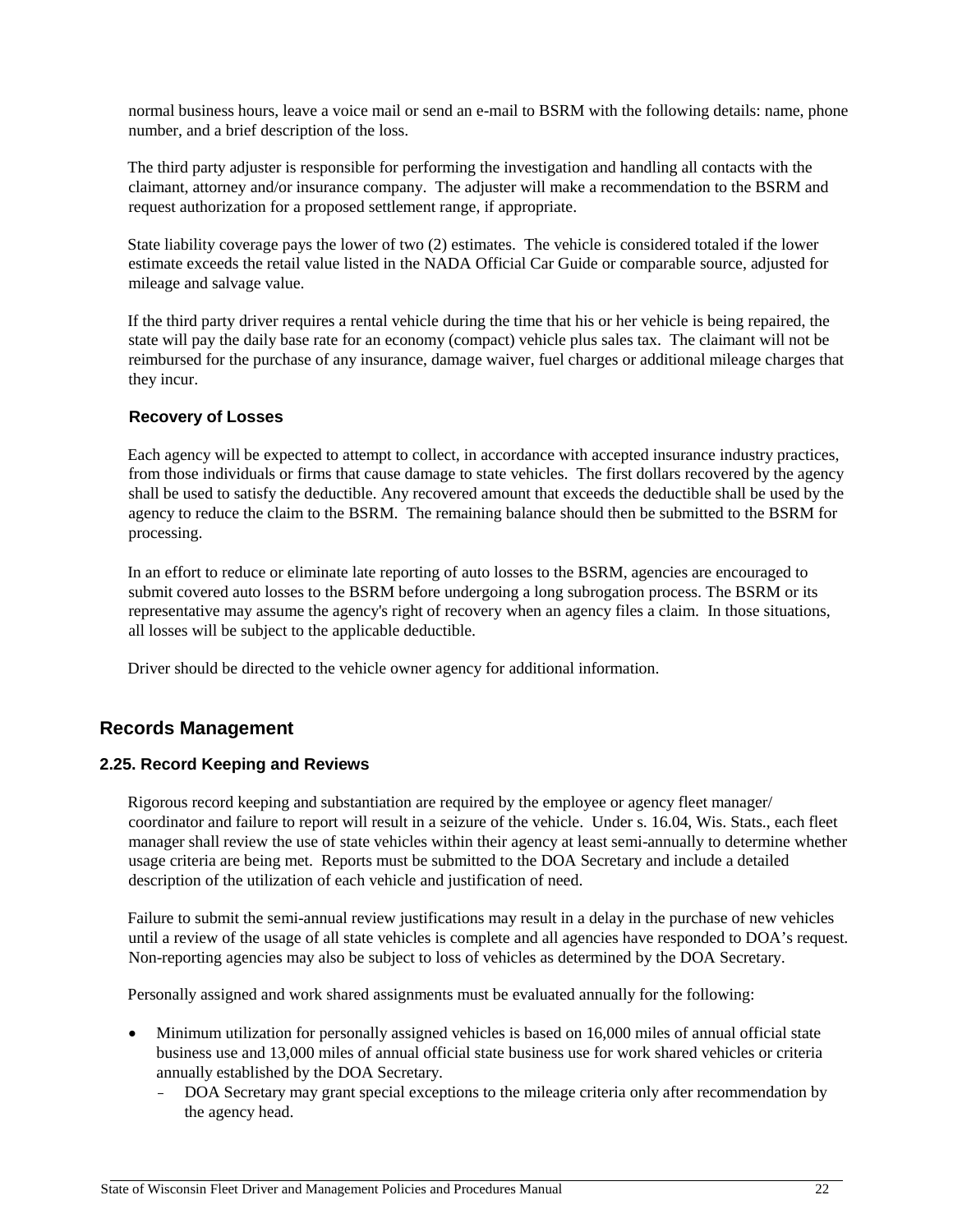- − Agencies will have 30 days to submit written justification on why vehicles that do not meet the criteria of the DOA Secretary should be assigned to the agency.
- Overall availability of vehicles in the fleet.
- Requirements such as those for federal grants or collective bargaining agreements.
- Determination of whether the priority of the assignment is in line with agency priorities and overall travel demand.
- Changes in the scope of work that may require a change in the vehicle type needed to accomplish the work objectives.
- Continued need for special purpose vehicles.
- Reimbursement to the State for personal use of personally assigned vehicles.

Fleet managers, in conjunction with the agency's annual vehicle report, will evaluate which vehicles are eligible for replacement. Eligibility for replacement is set out in a Procurement Information Memorandum (PIM) issued by the SBOP. Fleet managers/coordinators should follow the procedures of the owner agency in requesting replacements. Vehicle replacement occurs once per year. Mid-year requests may be made only in an emergency and, if approved, must be from existing stock or by recalling an underutilized vehicle. The purchases of new vehicles may only occur based on the approval of the Governor.

Requests for additional vehicles should follow the same procedure as requesting a replacement and must include a thorough analysis of internal vehicle reallocation, including any legislation or budget information that would authorize additional staffing or duties. Forms and additional instructions can be found on the SBOP website at [http://doa.wi.gov](http://www.doa.state.wi.us/) [k](http://www.doa.state.wi.us/)eyword: procurement.

#### <span id="page-30-0"></span>**2.26. Mileage Reports**

Employees using personally assigned, work-shared and qualified non-personal use vehicles for state business must keep track of business miles on a daily basis with the Assigned Vehicle Log form, DOA3472 or equivalent, (Appendix IV) and Mileage Report (envelope), DOA-3223 or equivalent, (Appendix IX). The mileage log and report should contain following information:

- Date
- Mileage
- **Starting Location**
- Destination
- **Business Purpose**
- Personal Use Mileage
- **Passengers**

On a monthly basis the driver or work share coordinator is required to submit two documents, the Assigned Vehicle Log and the Mileage Report. Vehicle logs must be submitted to and maintained by the fleet coordinator. The Assigned Vehicle Logs must remain at the employing agency. At the end of every month, the driver responsible for the vehicle is to return the completed Mileage Report to the owner agency. The Mileage Report indicates the beginning and ending odometer readings for the vehicle along with any personal mileage and must include reimbursement for any personal miles. A supervisor signature is required on all Mileage Reports.

The State Controller's Office in collaboration with DOA Division of State Agency Services will assist agencies in calculating personal mileage reimbursement under Chapter One, 1.10. Agency heads are ultimately responsible for ensuring that personal mileage reimbursements are properly made. However, supervisors have the first-line duty and are directly responsible for ensuring that all personal mileage reimbursements are made by drivers under their supervision agency fleet coordinators are to assist supervisors to ensure that drivers are recording personal mileage use and are making proper reimbursements for personal mileage in assigned vehicles.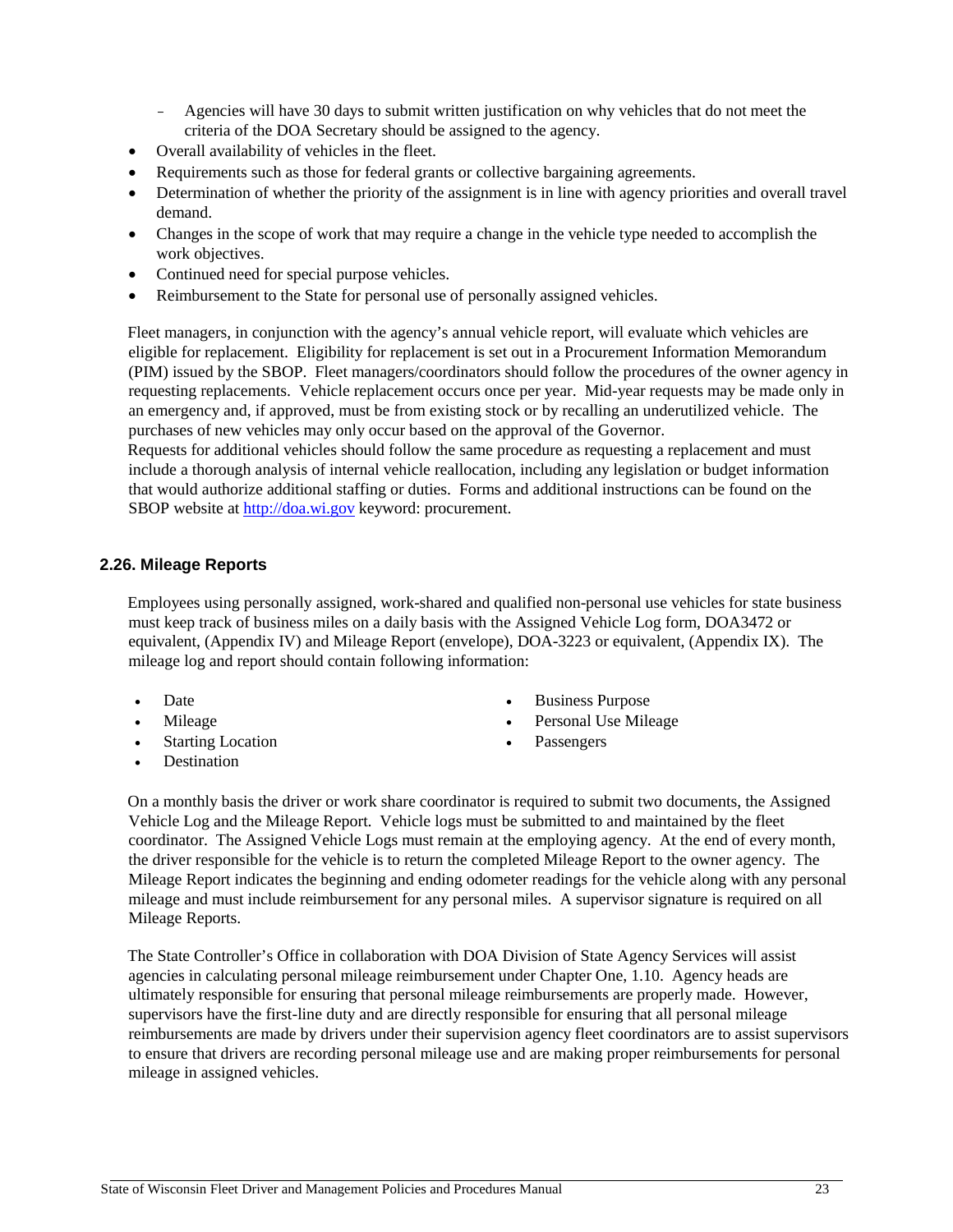Mileage reports must be kept up-to-date and maintained by the employing agency. Failure to submit reports and maintain logs in a timely manner may result in a loss of vehicle privileges. Reported personal/commute miles are considered a reimbursable travel and reimbursements must be made in accordance with the guidelines previously identified.

Fleet coordinators/supervisors are responsible for ensuring that mileage information is properly recorded and filed on work shared and personally assigned state vehicles as well as maintain the Assigned Vehicles Logs. Vehicle reassignment may occur if monthly mileage reports are late or missing three times in a twelve-month period.

#### <span id="page-31-0"></span>**2.27. Fleet Related Record Retention**

In general, fleet managers/coordinators should follow the General Schedule for Motor Vehicle Management Records (Appendix X) retention procedures required by their agency in terms of the records identified in these fleet policies and procedures. The following fleet records are subject to retention times (as indicated):

- Policy and Administration Subject Files (Current Fiscal year + 4 Prior Years)
- Motor Vehicle Related Project Files: research, grants, trends in vehicle resale (Current Fiscal year + 4 Prior Years)
- Motor Vehicle Correspondence: correspondence not covered under other sections (Creation Date  $+1$ ) Prior Year)
- Motor Vehicle Acquisition Case Files: records relating to the purchase of vehicles by the State (Current Fiscal year  $+$  4 Prior Years)
- Motor Vehicle Sales and Surplus: records related to the transfer, sale, donation, salvage or exchange of vehicles. (Current Fiscal year + 4 Prior Years)
- Vehicle Titles (Creation Date + 5 Prior Years)
- Motor Vehicle Maintenance Records: service and repairs orders for motor vehicles (Creation Date + 5 Prior Years)
- Supplies and Parts Inventories: running inventories of vehicle related supplies and stocks of expendable materials. (Current Fiscal year + 4 Prior Years)
- Supplies and Parts Disbursement Records: disbursement of vehicle related supplies and stocks of expendable materials. (Current Fiscal year + 4 Prior Years)
- Motor Vehicle Control, Assignment and Use Records: includes VUA, pool vehicle requisition forms, and non availability slips (Date of driver separation from state service or recession of authority to drive a state vehicle + 1 Prior Year)
- Motor Vehicle Cost Accounting Records: includes mileage records (Current Fiscal year + 4 Prior Years)
- Vehicle Accident/Incident Reports (Case closed date + 1 prior year)

Hard copy files are required for the following types of documents:

- Accident reports
- Vehicle Use Agreements
- Vehicle Assignment Transfers
- Travel Logs
- Non-electronic receipts for fuel, maintenance and repairs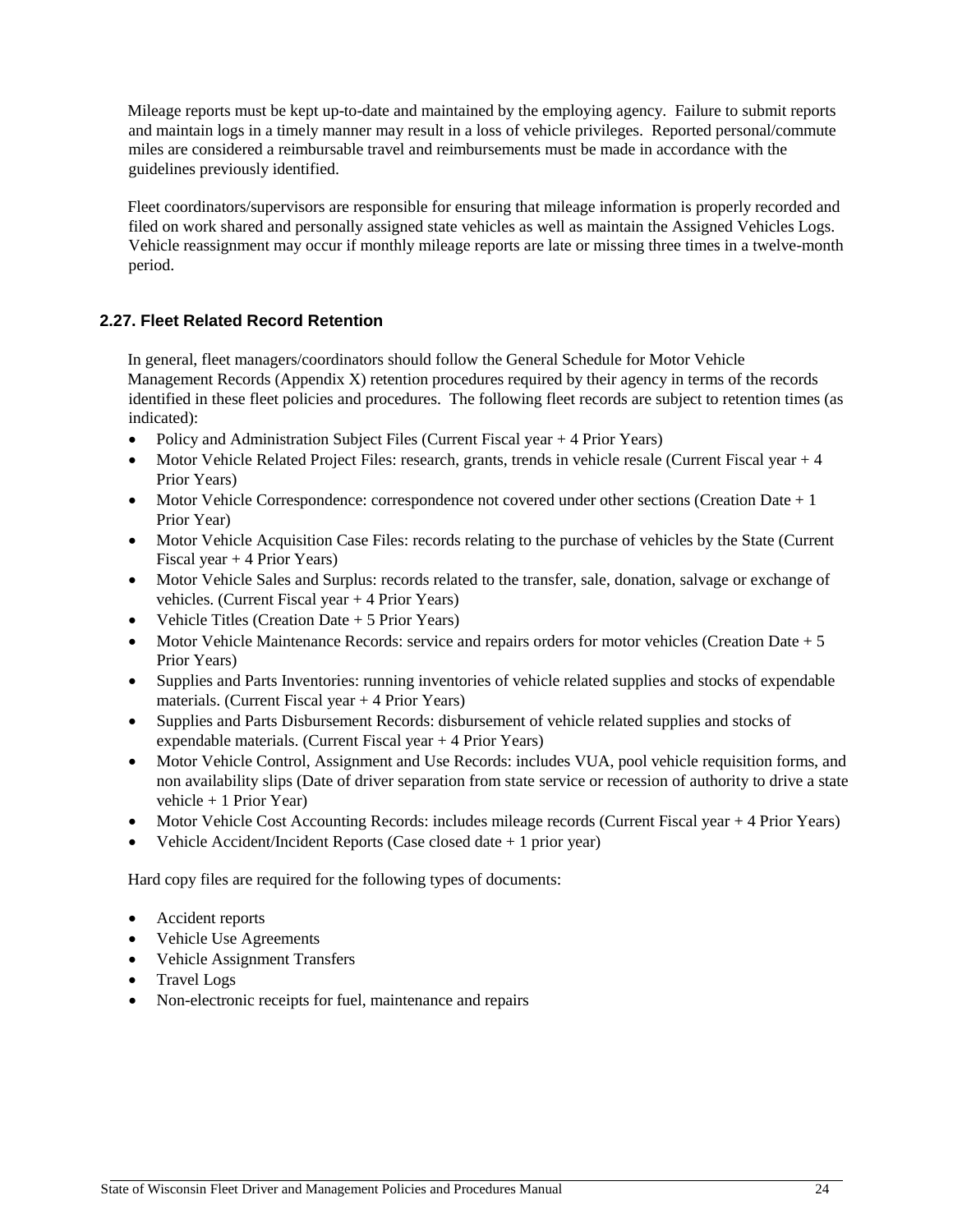State of Wisconsin Fleet Driver and Management Policies and Procedures Manual 25

#### <span id="page-32-0"></span>**2.28. FleetAnywhere Database Reports**

All agencies are required to report their vehicle information in the FleetAnywhere database. Fleet managers must maintain detailed records on fleet equipment, fleet and fleet user attributes. Use of the FleetAnywhere database to maintain this information is mandatory. As implementation of FleetAnywhere continues, further data requirements will be identified; however, at a minimum the following information must be obtained and maintained for all state vehicles:

- 
- 
- 
- 
- 
- VIN#

On-going data Maintenance:

- - **Parameters •** Assignment status
- Assignment history Depreciation
- 
- Equipment ID License Plate Number Date of Vehicle Disposition
- Make Fuel Types Purchase Price
- Model Transmission Type Vehicle Modifications
- Year Engine Size and Cylinders Maintenance Schedule
- Color • Purchase Price
- Fuel use Mileage history Recall Disposition
- <span id="page-32-1"></span>**2.29. Public Records Requests and Special Reports**

As necessary, fleet managers/coordinators will respond to requests for information or special reports from the DOA Secretary or the Legislature. Fleet managers and coordinators will provide a timely response to all such requests.

#### <span id="page-32-2"></span>**2.30. Lease and Rental Rates**

Agencies owning vehicles must annually publish their daily rental and lease rates effective on or about July. Each Fleet Manager who maintains a pool must establish criteria and charges for late returns and noshows for vehicles and publish that schedule.

#### <span id="page-32-3"></span>**2.31. Citizen Driver Complaints**

If a call is received from a citizen regarding the driver of a state vehicle, gather as much information as possible about the incident including date, time, location, license plate, vehicle ID, description of driver (e.g., gender), make, model, color of the vehicle and a detailed description of the incident. Obtain the caller's name and telephone number if they are willing to give it.

- If the vehicle is not in your fleet, determine the owner agency and forward the information to the fleet contact or to DOA Division of State Agency Services to determine its disposition.
- If the vehicle is in your fleet or a complaint is forwarded to you, forward the complaint to the fleet manager/coordinator.

The agency fleet manager/coordinator should record the complaint in detail and communicate with the driver's supervisor. For work shared vehicles, the fleet manager/coordinator may need to contact the supervisor to determine the identity of the driver. The supervisor may be asked to respond fully to the complaint, which may include replying directly to the citizen, but only at the citizen's request. While these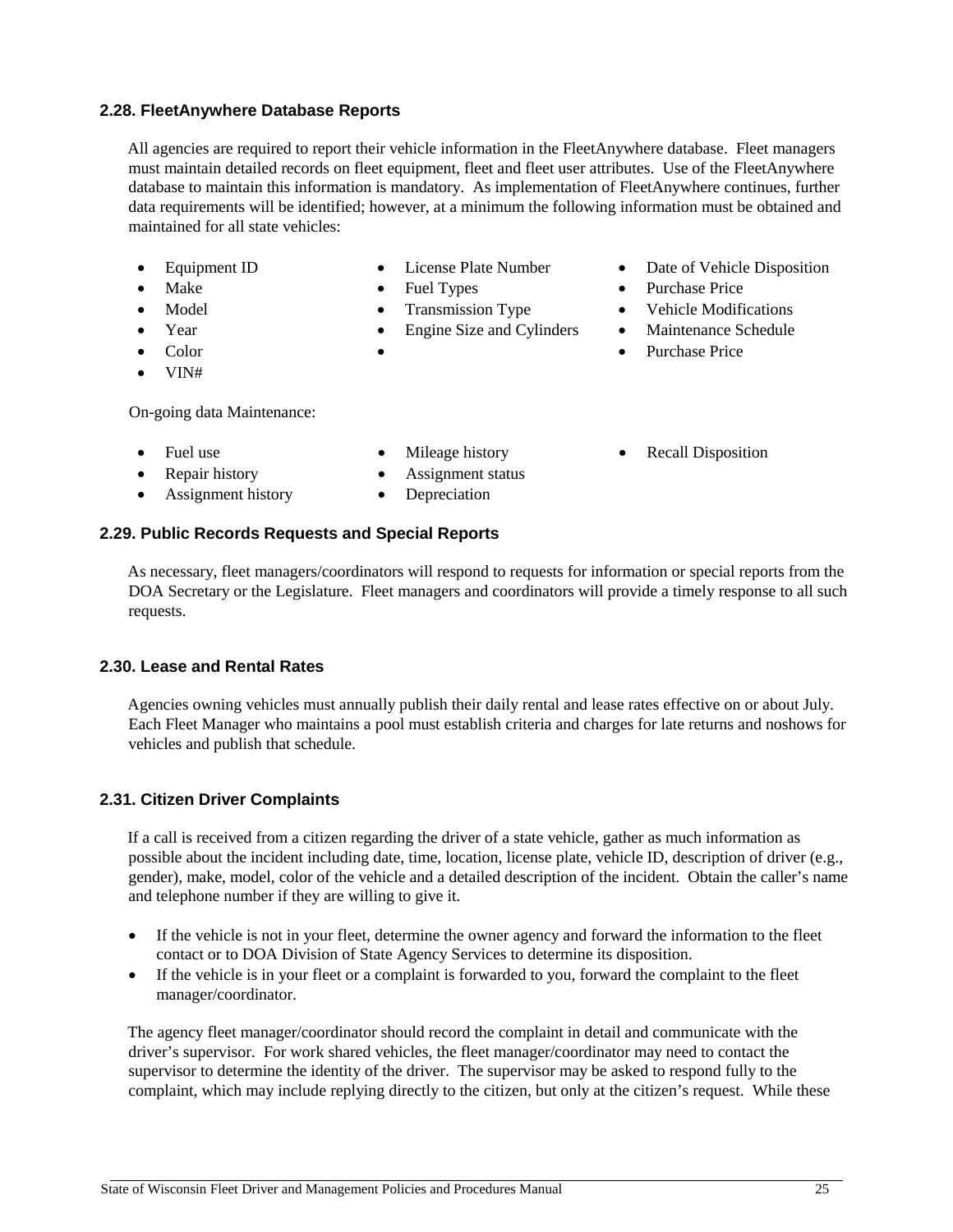are not moving violations in the manner reviewed for driver disqualification (see Chapter One, 1.3.), they may become the basis for suspending driving privileges if there are multiple complaints logged.

## <span id="page-33-0"></span>**Appendix Directory**

Documents referenced in this manual are published in *Fleet Driver and Management Policies and Procedures Appendix* at [http://doa.wi.gov](http://www.doa.state.wi.us/) [ke](http://www.doa.state.wi.us/)yword: fleet appendix.

- I. DOA-3103, Vehicle Use Agreement (VUA) Form
- II. Office of State Employment Relations (OSER), Uniform Travel Schedule Amounts (UTSA)
- III. DOA-3102, Vehicle Assignment Transfer (VAT) Form
- IV. DOA-3472, Assigned Vehicle Log Form
- V. DOA-AD-GS-75, Non-Availability Slip
- VI. DOA-6496, Vehicle Accident/Incident Report Form
- VII. MV4002, Department of Transportation, Driver Report of Accident Form
- VIII. DOA-6413, Proof of Loss Form
- IX. DOA-3223, Mileage Report (Envelope)
- X. General Schedule for Motor Vehicle Management Records
- XI. DOA-6107, Travel Expense Report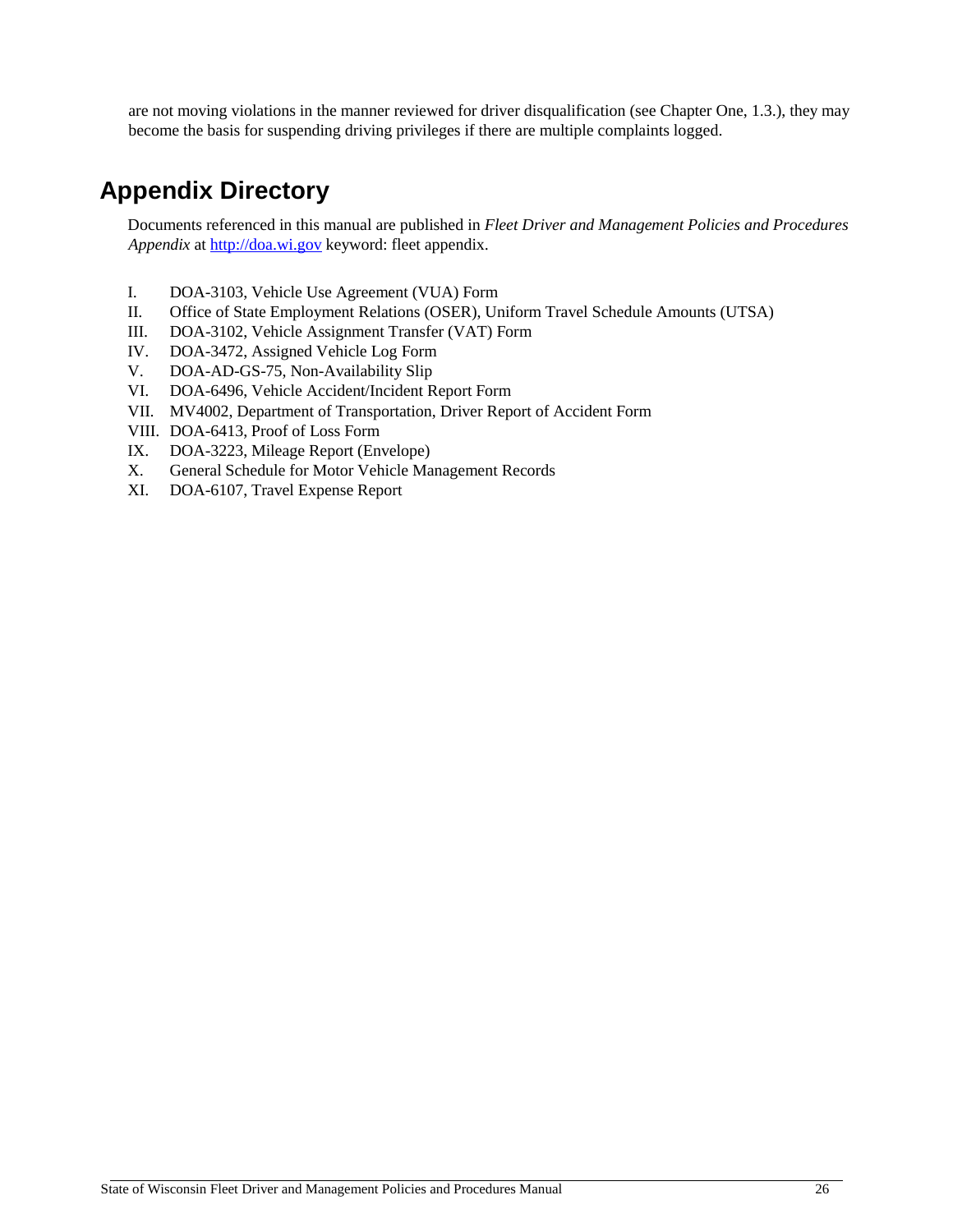## <span id="page-34-0"></span>**Addendum to Fleet Driver and Management Policies and Procedures**

#### July 2017

The following items from the Fleet Driver and Management Policies and Procedures shall be modified with the updated language and procedures.

### <span id="page-34-1"></span>**Definitions of Terms**

**Vehicle Use Agreement (VUA):** An agreement signed by a driver of state vehicles acknowledging they have reviewed state driver policies, are eligible to operate a state vehicle, agree to inform their supervisor of a change in eligibility and agree to a monthly check of their driving status. Log into the [Enterprise Fleet](https://fleetportal.wi.gov/) [Management Portal](https://fleetportal.wi.gov/) [a](https://fleetportal.wi.gov/)nd click on "New Driver" to access the electronic VUA.

#### <span id="page-34-2"></span>**1.2. Vehicle Use Agreements**

All drivers must sign a Vehicle Use Agreement (VUA) and submit the completed VUA prior to operating a state vehicle. Before driving a state vehicle, each driver shall become thoroughly familiar with the [Preface and](https://fleetportal.wi.gov/Home/ShowFleetPolicies)  [Chapter One of the Fleet Driver and Management Policies and Procedures Manual.](https://fleetportal.wi.gov/Home/ShowFleetPolicies) 

By completing and submitting a VUA, the employee agrees to the following four terms.

- 1. The driver understands and will comply with the directives in the driver manual.
- 2. The driver meets the states' minimum standards for driving a state vehicle--a valid driver's license, at least two years licensed driving experience, 18 years of age, no Operating While Intoxicated (OWI) or Driving Under the Influence (DUI) citations within the last 12 months and does not have three or more moving violations and/or at-fault accidents in the past two years. (see Chapter 1, 1.3)
- 3. It is the driver's responsibility to immediately notify their supervisor and agency fleet manager/coordinator of any changes or updates in their driving record.
- 4. All drivers who use state vehicles will have their driving records reviewed monthly.

Failure to provide accurate information on the VUA or to comply with the terms of the VUA, will be reviewed by the driver's supervisor and may be considered a violation of work rules resulting in a loss of state vehicle driving privileges and possible discipline, up to and including discharge. Any questions should be directed to the driver's agency fleet manager or fleet coordinator.

New drivers with a driver's license from another state must provide their agency's Fleet Manager with their driving abstract from the state that issued their driver's license and submit an electronic VUA before they are eligible to drive. Approved drivers with a license from another state must submit their driving abstract annually for review. The abstract can be can be uploaded electronically with the VUA.

The VUA can be electronically completed and submitted. Log into th[e](https://fleetportal.wi.gov/) [Enterprise Fleet Management](https://fleetportal.wi.gov/) [Portal](https://fleetportal.wi.gov/) and click on "New Driver."

#### <span id="page-34-3"></span>**2.7. Supervisor Responsibilities**

New drivers must receive an orientation from their supervisor. At a minimum the orientation will include personal use rules, fueling procedures, monthly reporting, repair/maintenance procedures, accident reporting and safety. Helpful orientation information can be found in the [Drivers Guide](https://fleetportal.wi.gov/VUA/ShowDriverManagementPolicies) on the Enterprise Fleet Management Portal. In addition, supervisors should assure that new drivers have access to the [Fleet](https://fleetportal.wi.gov/Home/ShowFleetPolicies) [Driver](https://fleetportal.wi.gov/Home/ShowFleetPolicies)  [and Management Policies and Procedures Manual.](https://fleetportal.wi.gov/Home/ShowFleetPolicies)